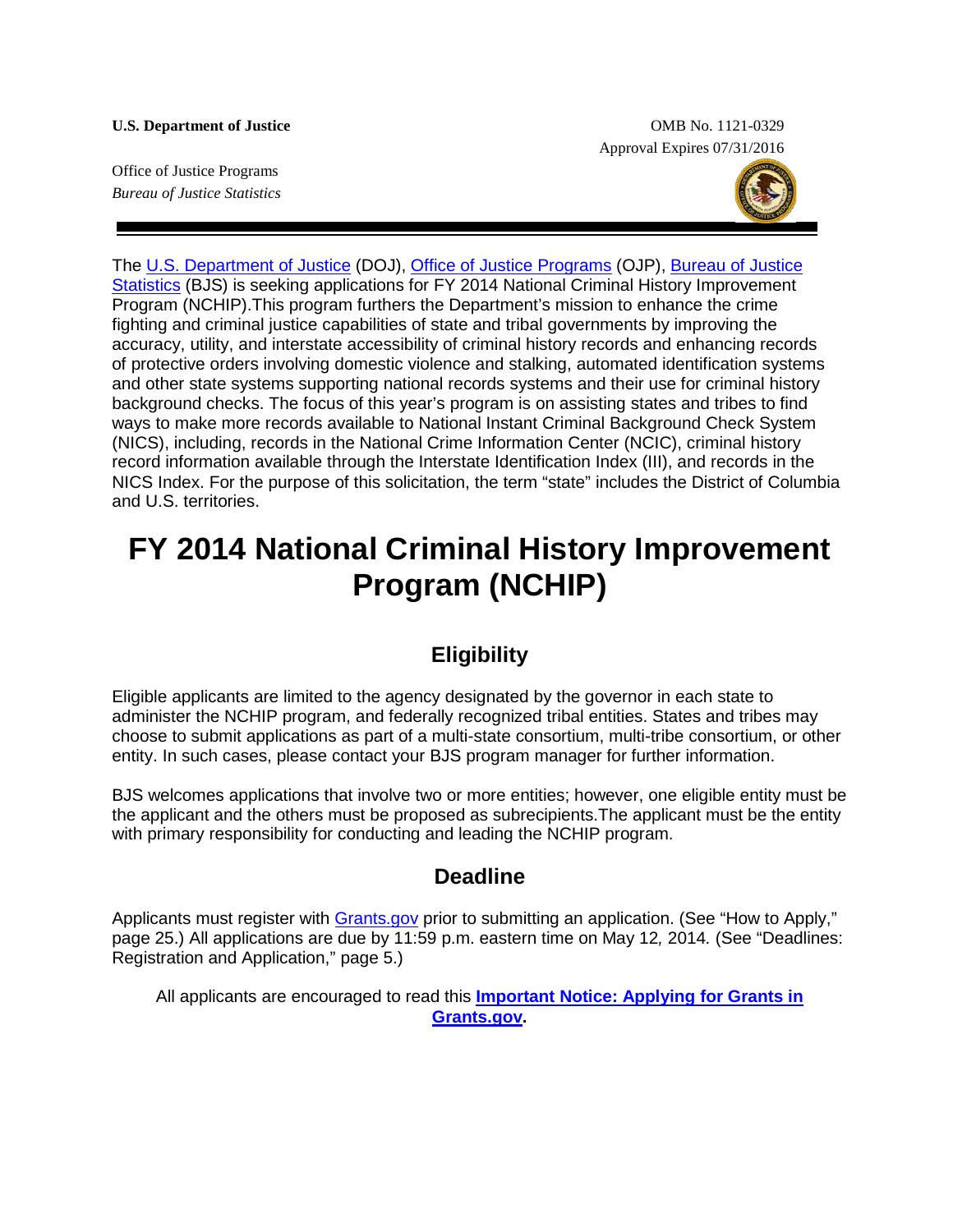### **Contact Information**

For technical assistance with submitting an application, contact the Grants.gov Customer Support Hotline at 800-518-4726 or 606-545-5035, or via e-mail to [support@grants.gov.](mailto:support@grants.gov) The [Grants.gov](http://www.grants.gov/applicants/apply_for_grants.jsp) Support Hotline hours of operation are 24 hours a day, 7 days a week, except federal holidays.

Applicants that experience unforeseen Grants.gov technical issues beyond their control that prevent them from submitting their application by the deadline must e-mail the BJS contact identified below **within 24 hours after the application deadline** and request approval to submit their application.

For assistance with any other requirements of this solicitation, contact Devon B. Adams, Chief Criminal Justice Data Improvement Program*,* by telephone at 202-307-0765*,* or by e-mail at [askbjs@usdoj.gov.](mailto:askbjs@usdoj.gov?subject=NCHIP14) Include "NCHIP14" in the subject line.

Grants.gov number assigned to this announcement: BJS-2014-3833

March 20, 2014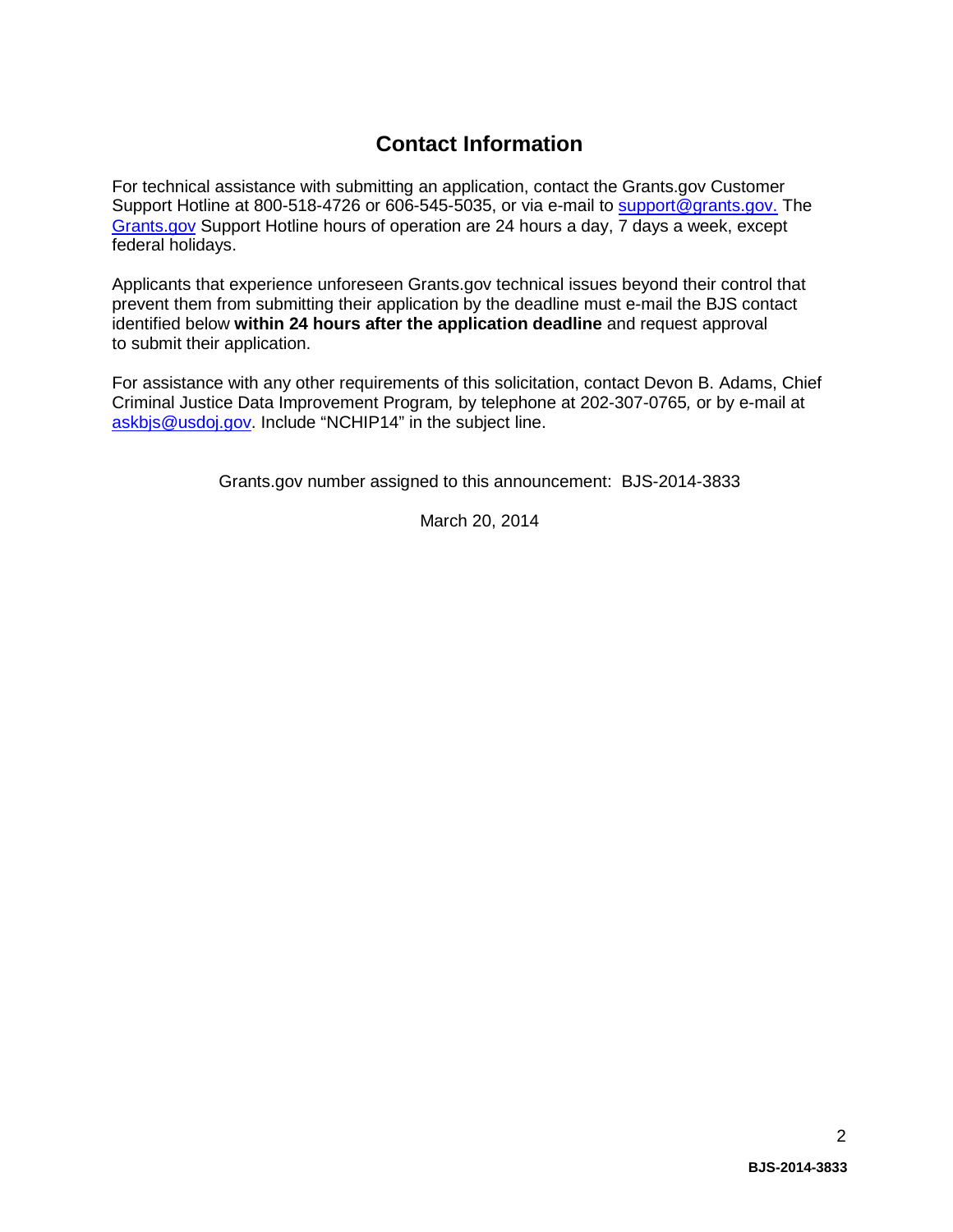| Information to Complete the Application for Federal Assistance (SF-424) 15 |  |
|----------------------------------------------------------------------------|--|
|                                                                            |  |
|                                                                            |  |
|                                                                            |  |
|                                                                            |  |
|                                                                            |  |
|                                                                            |  |
|                                                                            |  |
|                                                                            |  |
|                                                                            |  |
|                                                                            |  |
|                                                                            |  |
|                                                                            |  |
|                                                                            |  |

### **Contents**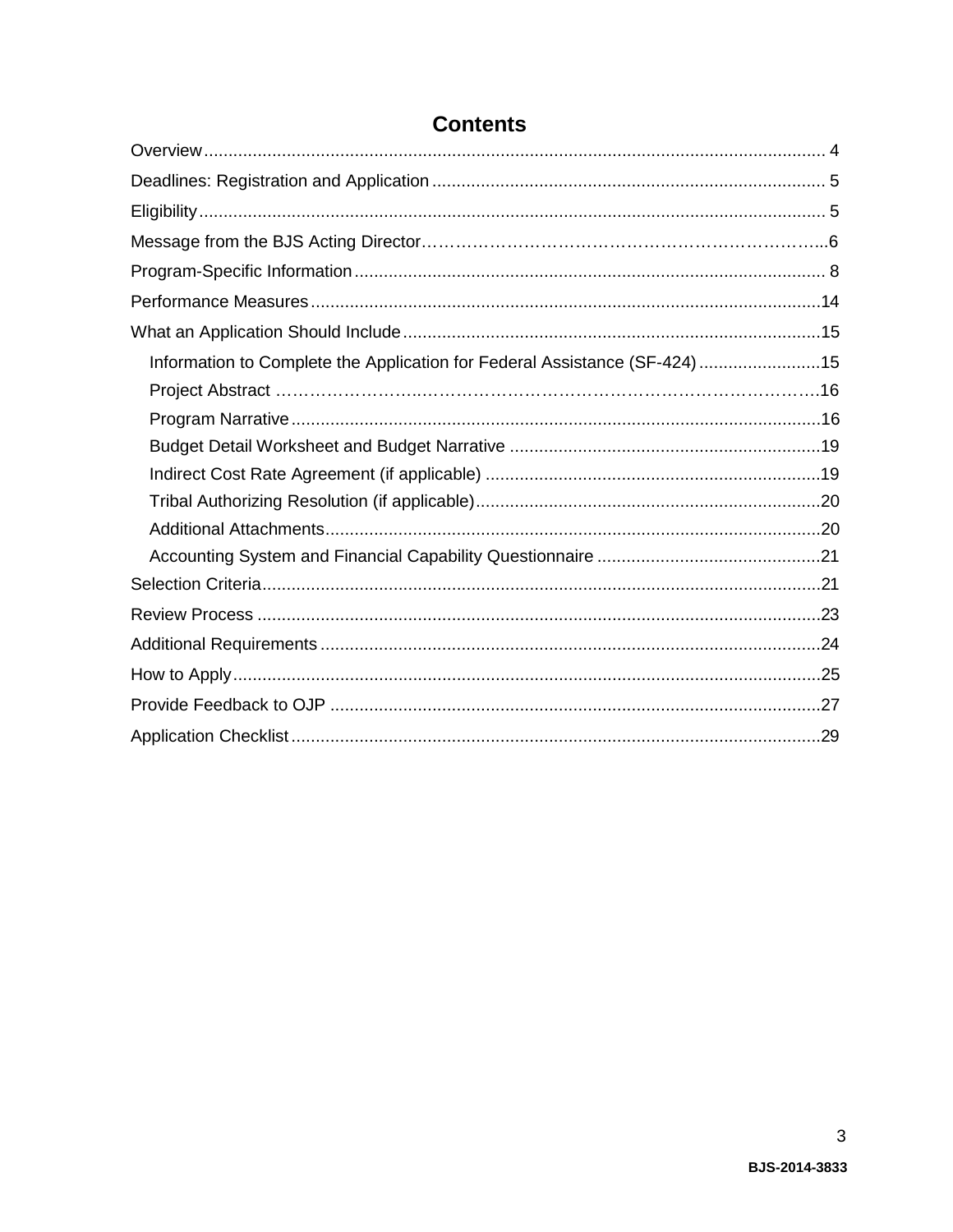# **FY 2014 National Criminal History Improvement Program (NCHIP) (CFDA # 16.554)**

### <span id="page-3-0"></span>**Overview**

BJS is publishing this notice to announce the continuation of the National Criminal History Improvement Program (NCHIP) in Fiscal Year (FY) 2014, identify the program priorities, and provide information on application requirements.

The goal of the NCHIP grant program is to improve the nation's safety and security by enhancing the quality, completeness, and accessibility of criminal history record information and by ensuring the nationwide implementation of criminal justice and noncriminal justice background check systems. Achieving this goal is contingent on accomplishing four objectives:

- providing direct financial and technical assistance to states and tribes to improve their criminal records systems and other related systems in an effort to support background checks;
- ensuring the infrastructure is developed to connect criminal history records systems to the state record repository or appropriate federal agency record system and ensuring records are accessible through the Federal Bureau of Investigation's (FBI) records systems;
- providing the training and technical assistance needed to ensure that records systems are developed and managed to conform to FBI standards and appropriate technologies, while ensuring that contributing agencies adhere to the highest standards of practice with respect to privacy and confidentiality; and
- using systematic evaluation and standardized performance measurement and statistics to assess progress made in improving national records holdings and background check systems.

The NCHIP program serves as an umbrella for various record improvement activities and funding streams, each of which has unique goals and objectives. As a basic principle of this program, BJS strongly encourages states and tribes to ensure the integrated functioning of record improvement initiatives, regardless of the funding source. Also, BJS strongly encourages applicants to match or leverage the federal funds provided with other resources to the maximum extent possible.

#### **Authorizing legislation**

In the past, appropriations for the NCHIP program have been made pursuant to the Crime Identification Technology Act of 1998 and the procedures for applying for NCHIP grants generally reflect the provisions of that Act. The NCHIP program implements the grant provisions of—

• The Crime Identification Technology Act of 1998 (CITA), Pub. L. No. 105-251, 112 Stat.1871 (1998), codified at 42 USC Section 14601 et seq.;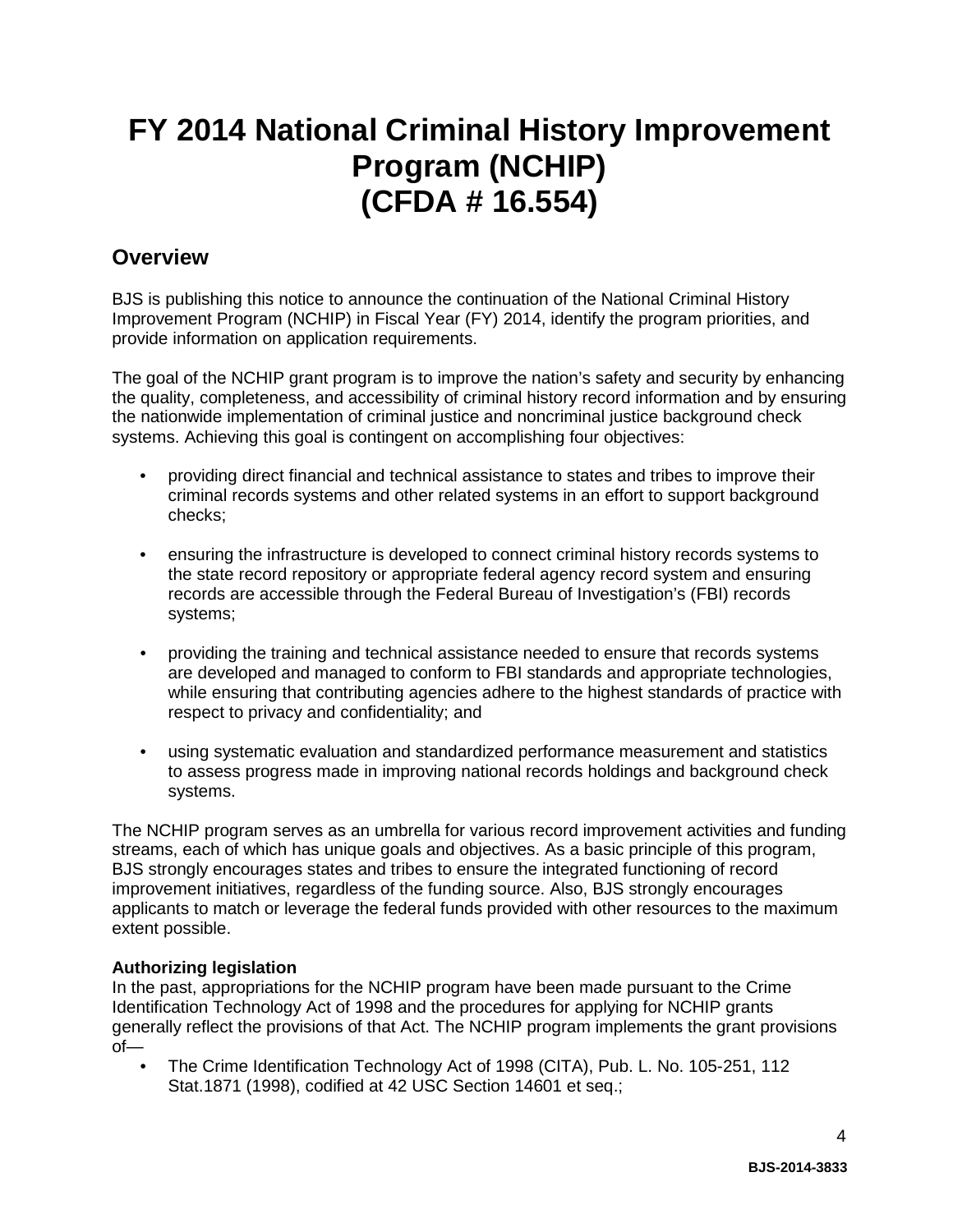- The Brady Handgun Violence Prevention Act (Brady Act), Pub. L. No. 103-159, 107 Stat.1536 (1993), codified as amended at 18 U.S.C. Section 921 et seq.;
- The National Child Protection Act of 1993 (NCPA), Pub. L. No. 103-209, 107 Stat. 2490 (1993), codified as amended at 42 U.S.C. Sections 3759, 5101 note, 5119, 5119a, 5119b, 5119c;
- those provisions of the Omnibus Crime Control and Safe Streets Act of 1968 (Omnibus Act), Pub. L. No. 90-351, 82 Stat. 197 (1968), codified as amended at 42 U.S.C. Section 3711 et seq., as amended; and the Violent Crime Control and Law Enforcement Act of 1994 (Violent Crime Control Act), Pub. L. No.103-322, 108 Stat. 1796 (1994), codified as amended at 42 U.S.C. Section 13701 et seq.; which pertain to the establishment, maintenance, analysis, or use of criminal history records and criminal record systems;
- relevant requirements of the Jacob Wetterling Crimes Against Children and Sexually Violent Offender Registration Act, Pub. L. No. 103-322, 108 Stat. 2038, Megan's Law, Pub.L. No. 104-145, 110 Stat. 1345, and the Pam Lychner Sexual Offender Tracking and Identification Act of 1996, Pub. L. No. 104-236, 110 Stat. 3093; and Title 1 of the Adam Walsh Child Protection and Safety Act of 2006, Pub. L. 109-248;
- The Victims of Trafficking and Violence Protection Act of 2000, Pub. L. No. 106-386, 114 Stat. 1464 (2000), and related laws pertaining to the identification, collection, analysis, and interstate exchange of records relating to domestic violence and stalking (including protection orders);
- The Violence Against Women Act of 1994, codified as amended at 42 U.S.C. Section 14031 et seq.; and
- The Violence Against Women and Department of Justice Reauthorization Act of 2005, Pub. L. No. 109-162, 119 Stat 2960 (2006); and
- relevant requirements of the Tribal Law and Order Act, Pub. L. No. 111-211, 124 Stat 2299, Section 251(b)(1) (2010).

### <span id="page-4-0"></span>**Deadlines: Registration and Application**

Applicants must register with Grants.gov prior to submitting an application. OJP encourages applicants to **register several weeks before** the application submission deadline. In addition, OJP urges applicants to submit applications 72 hours prior to the application due date. The deadline to apply for funding under this announcement is 11:59 p.m. eastern time on Monday, May 12, 2014. See "How to Apply" on page 25 for details.

## <span id="page-4-1"></span>**Eligibility**

The NCHIP application must be submitted by the agency designated by the Governor to administer the NCHIP program or a federally recognized Indian tribe. States and tribes may choose to submit applications as part of a multi-state consortium, multi-tribe consortium, or other entity. In such cases, please contact your BJS program manager for further information. Also, as required by Crime Identification Technology Act of 1998 (CITA) under 42 USC 14601(c), to be eligible to receive an NCHIP grant, the application must specifically assure that the state, territory, or tribe—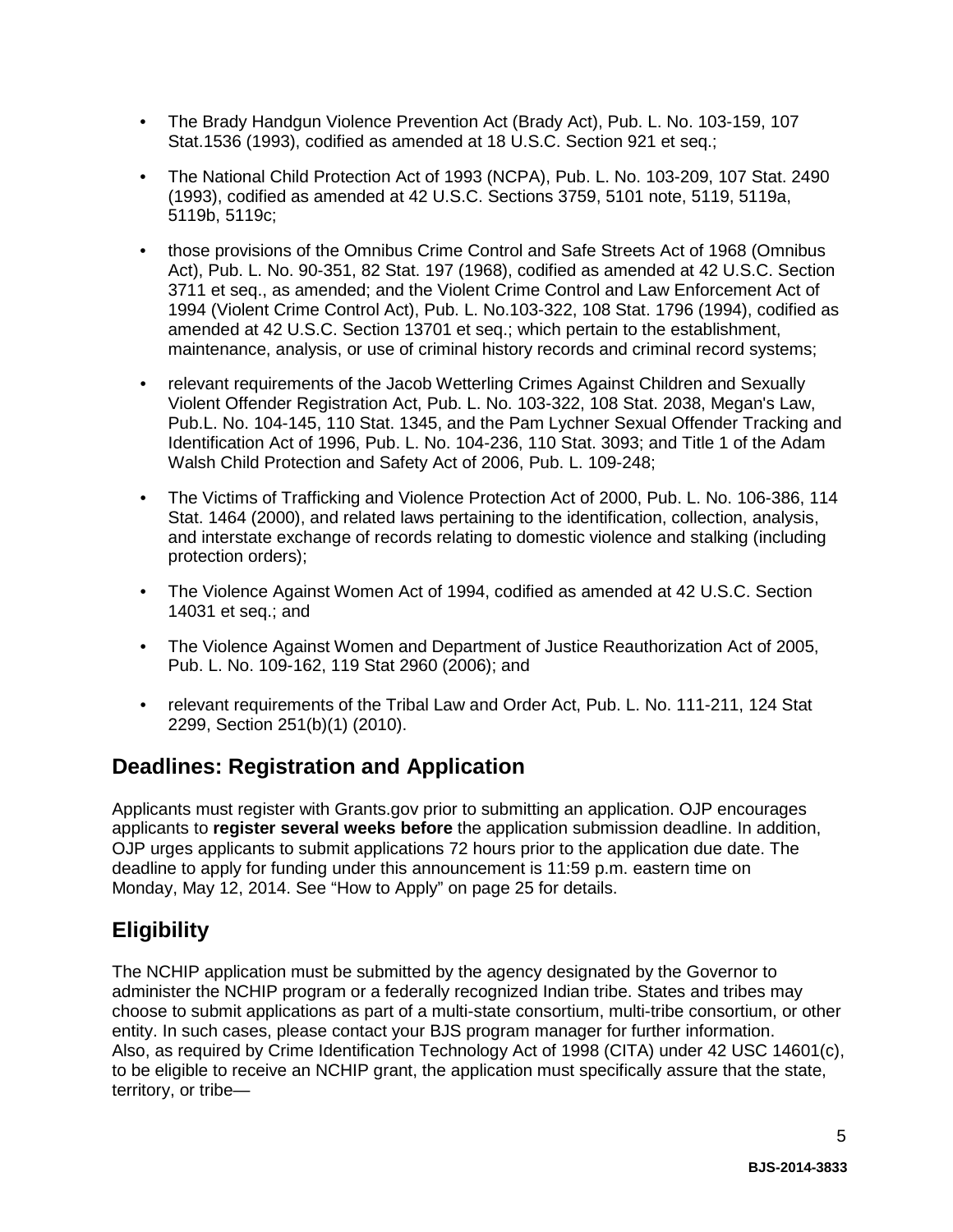- 1. has the capability to contribute pertinent information to the National Instant Criminal Background Check System (NICS) established under section 103(b) of the Brady Handgun Violence Prevention Act (18 U.S.C. 922 note).
- 2. is or will be following a comprehensive strategy for information sharing systems to improve the functioning of the criminal justice system, with an emphasis on integration of all criminal justice components, law enforcement, courts, prosecution, corrections, and probation and parole. Further, the strategy must be developed in consultation with appropriate federal, state, or local officials, with emphasis on the recommendation of officials whose duty it is to oversee, plan, and implement integrated information technology systems, and contain—

a. definition and analysis of "integration" in the jurisdictions developing integrated information sharing systems;

b. an assessment of the criminal justice resources being devoted to information technology;

c. resource needs;

d. federal, state, regional, local, and tribal information technology coordination requirements; and,

e. priorities for planning and implementation of information technology systems.

- 3. coordinates the programs funded by NCHIP with other federally funded information technology programs, including directly funded local programs.
- 4. assures that the individuals who developed the grant application took into consideration the needs of all branches of the government and **specifically sought the advice of the chief of the highest court of the jurisdiction, with respect to the application.**

(See "Additional Attachments" on page 20)

### <span id="page-5-0"></span>**Message from the BJS Acting Director**

Dear NCHIP Contact,

The National Criminal History Improvement Program (NCHIP) continues the Justice Department's efforts, initiated by the Federal Bureau of Investigation (FBI) in 1924, to build an accurate and useful national system of criminal records. Availability of complete computerized criminal records is vital for criminal investigations, prosecutorial charging, sentencing decisions, correctional supervision and release, and background checks for those applying for licenses, handgun purchases, and work involving the safety and well-being of children, the elderly, and the disabled. Administered by the Bureau of Justice Statistics, NCHIP is an umbrella program to assist states in meeting evolving requirements concerning criminal histories and related records, such as protective orders and prohibiting mental health information. The program began in 1995 and has provided over \$570 million to states and U.S.territories for these purposes to date.

Congressional appropriations for FY 2014 at \$46.5 million represents a dramatic increase in funding for NCHIP and reflects agreement with one of the Administration's strategies to deploy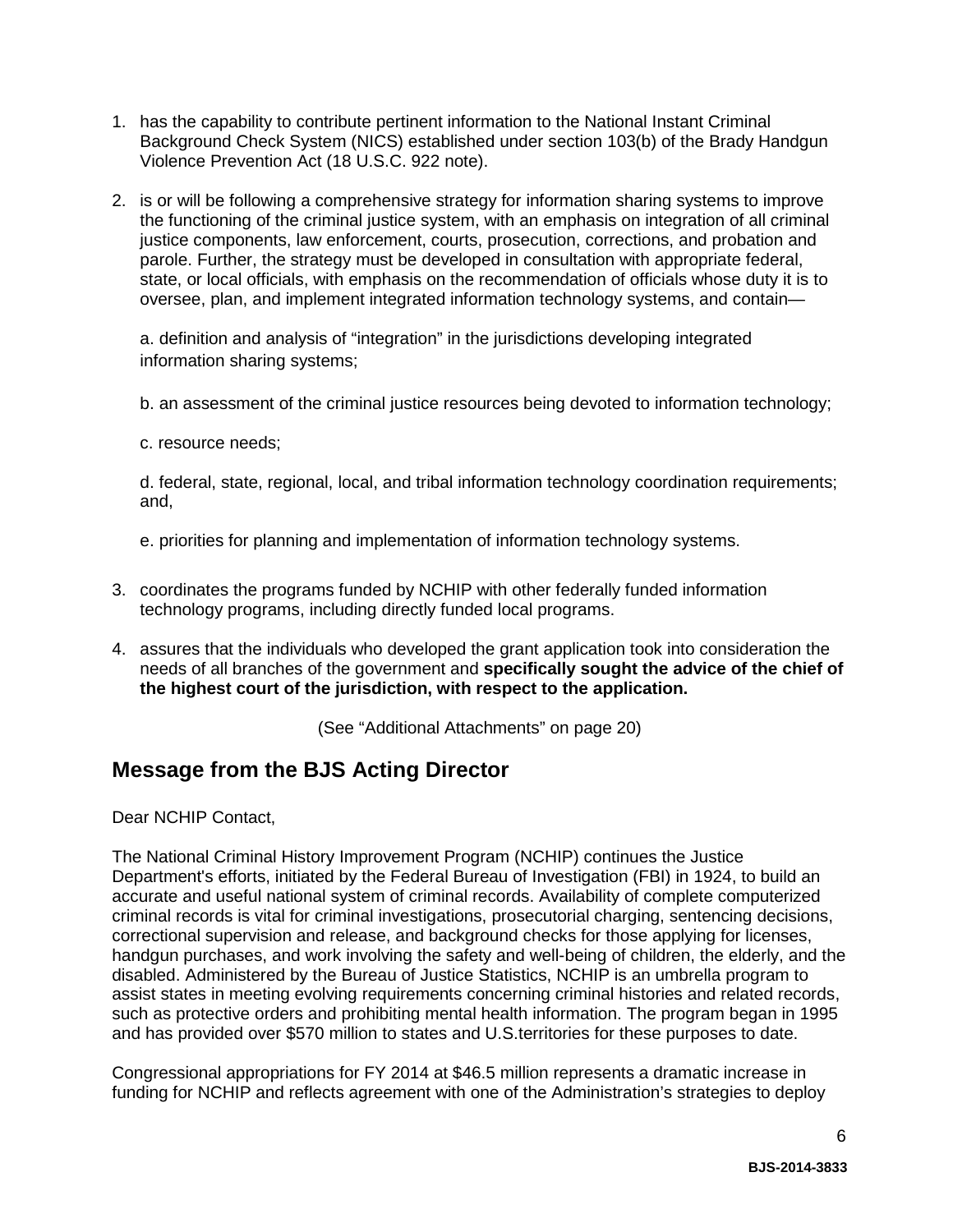federal resources to help states reduce gun violence in their communities. This increased investment is intended to strengthen the national background check system by assisting states and tribes in finding ways to make more records available to the National Instant Criminal Background Check System (NICS), especially mental health records, thereby addressing gaps in the federal and state records currently available to NICS.

This year's solicitation for the NCHIP program, therefore, places great emphasis on helping states find ways to make more records available to NICS, including records in the National Crime Information Center (NCIC), criminal history record information available through the Interstate Identification Index (III), and records in the NICS Index. In other words, an essential outcome of funded activities is that they result in more records being available in these systems.

As in the past, another essential consideration for BJS in evaluating applications will be how well proposed projects relate to the state's or tribe's situation relative to the key priority areas. Therefore, your applications should include a self-assessment in these areas:

- **Dispositions available to III**. All applicants should discuss the percentage of state records with final dispositions or case outcomes linked to arrests that are available. Applicants should provide information on efforts to improve reporting and availability at the national level. The application should also discuss the extent to which dispositions requested in connection with a NICS inquiry have not been provided within the required timeframe and must identify any problems that are delaying instant responses to NICS inquiries and identify proposed solutions to these problems.
- **NICS Index and mental health record availability**. All applications should discuss the extent to which the applicant provides information to the FBI's NICS Index. Applicants that do not submit information to this file should describe the prohibiting factors and any plans to overcome them. [Note: HIPPA is not considered to be a prohibiting factor.] Additionally, all applicants should indicate whether mental health records are checked, either by the state POC or the FBI, during a NICS check. Where mental health records are accessible, please include the number of records currently available and any plans to improve availability. If mental health records are not currently accessible at the time of a background check, please describe factors which limit or prohibit exchange of mental health records. States that are not currently eligible for funding under the NICS Act Record Improvement Program (NARIP) should discuss plans, if any, to establish a relief from disabilities program and work toward eligibility. If a state has no immediate plans to pursue development of a relief program, please include a statement outlining the reasons for not pursuing one.
- **Protection order records**. All applicants should indicate whether they submit information for inclusion in the FBI's NCIC Protection Order File. Applicants that submit protection orders should indicate the number of active protection orders provided to the FBI for the last full calendar year. Applicants that do not submit all active protection orders to NCIC should describe the prohibiting factors and any plans to overcome them.
- **Warrants/wanted person records**. All applicants should indicate whether they submit information for inclusion in the FBI's NCIC Wanted Persons File. Applicants that submit such records should indicate the number provided to the FBI for the last full calendar year. Applicants that do not submit such records should describe the prohibiting factors and any plans to overcome them.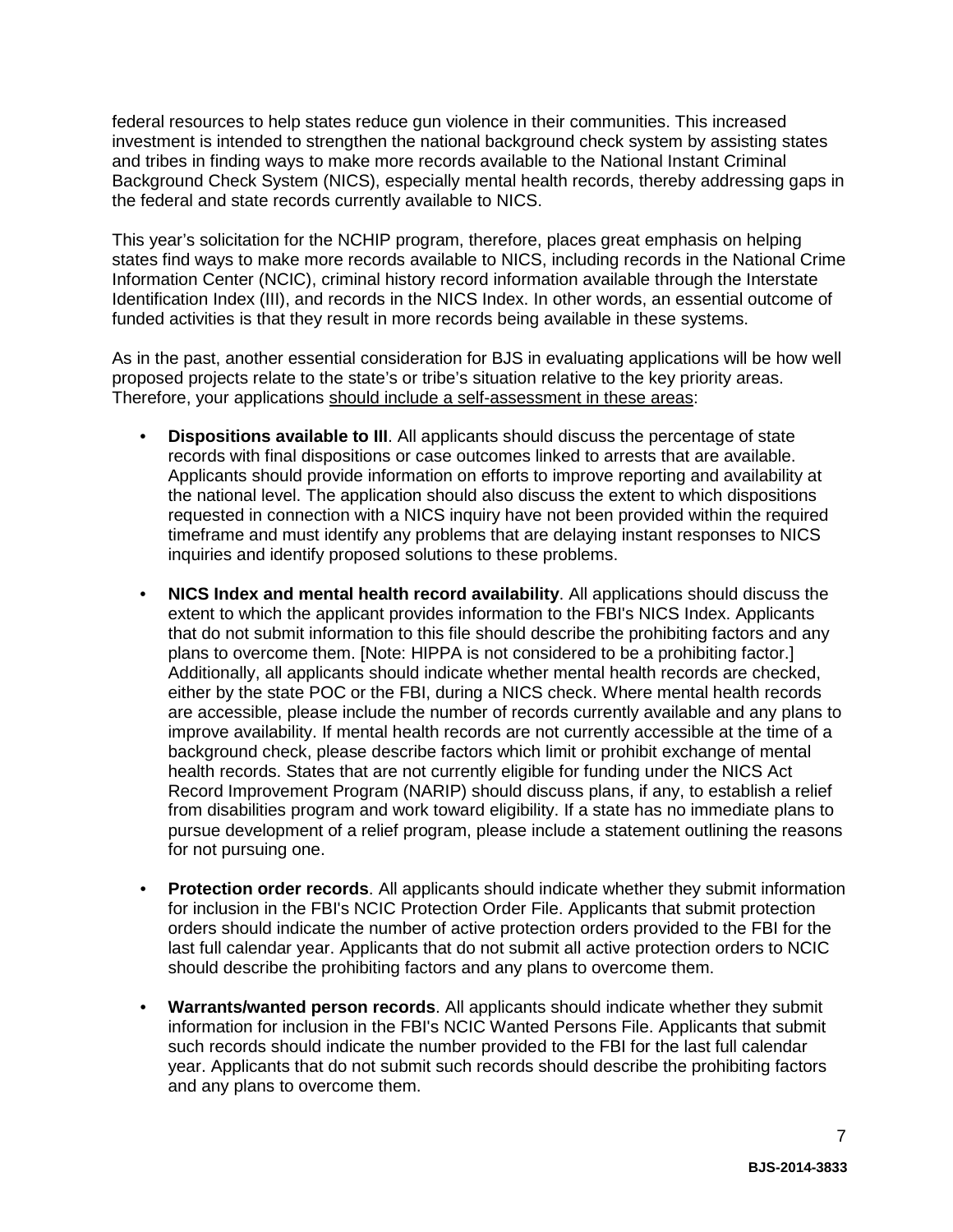Finally, as you begin preparing an application, I urge you to carefully review the required elements under "What an Application Should Include" (particularly all elements listed under the program narrative) as well as the "Selection Criteria" described in this program announcement. As always, BJS stands ready to help you in the application process, and we look forward to the continued improvement of the nation's criminal records that has resulted from our nearly 20 year partnership with the NCHIP program.

William J. Sabol Acting Director

## **Program-Specific Information**

### **Goals, Objectives, and Deliverables**

The NCHIP program was initiated in 1995 and has encompassed evolving efforts to support state activities for the establishment of records systems and the collection and use of criminal history and related records. Pursuant to 42 USC § 3732(c), BJS is authorized to, "provide for improvements in the accuracy, quality, timeliness, immediate accessibility, and integration of state criminal history and related records, support the development and enhancement of national systems of criminal history and related records, including the National Instant Criminal Background Check System (NICS), the National Incident-Based Reporting System (NIBRS), and the records of the National Crime Information Center (NCIC), facilitate state participation in national records and information systems, and support statistical research for critical analysis of the improvement and utilization of criminal history records." NCHIP and the NICS Act Record Improvement Program (NARIP) are one means by which BJS provides for such improvements.

The National Sex Offender Registry Assistance Program (NSOR-AP) was added to NCHIP in FY 1998, with a \$25 million appropriation to help states upgrade sex offender registries consistent with federal and state standards and to provide data to the FBI's National Sex Offender Registry. Since FY 1999, funding for state sex offender registries has been covered under the general NCHIP.

As part of the Violent Crime Control Act, the Violence Against Women Act of 1994 authorized a total of \$6 million for FY1996 through FY1998 to improve processes for entering data on stalking and domestic violence into local, state, and national databases. The funds were incorporated into and awarded under the NCHIP program during those years. This program was reauthorized by the Violence Against Women Act of 2000 (Pub. L. No. 106-386, Section 8) at \$3 million per year for FY 2001 through FY 2006, and funding was reinstituted in FY 2002. The Violence Against Women and Department of Justice Reauthorization Act of 2005 (Pub. L. No. 109-162, Section 109) authorized appropriations for the program at \$3 million per year for each of FY 2007 through FY 2011.

To date, all states, the District of Columbia, and five U.S. territories have received funds under NCHIP. Federally recognized tribes are also eligible to apply for funds under NCHIP. Further information about the history of the NCHIP program and its accomplishments are available at [www.bjs.gov/index.cfm?ty=tp&tid=47.](http://www.bjs.gov/index.cfm?ty=tp&tid=47) NCHIP has provided support to states in the following areas:

• improving disposition reporting and support for courts

8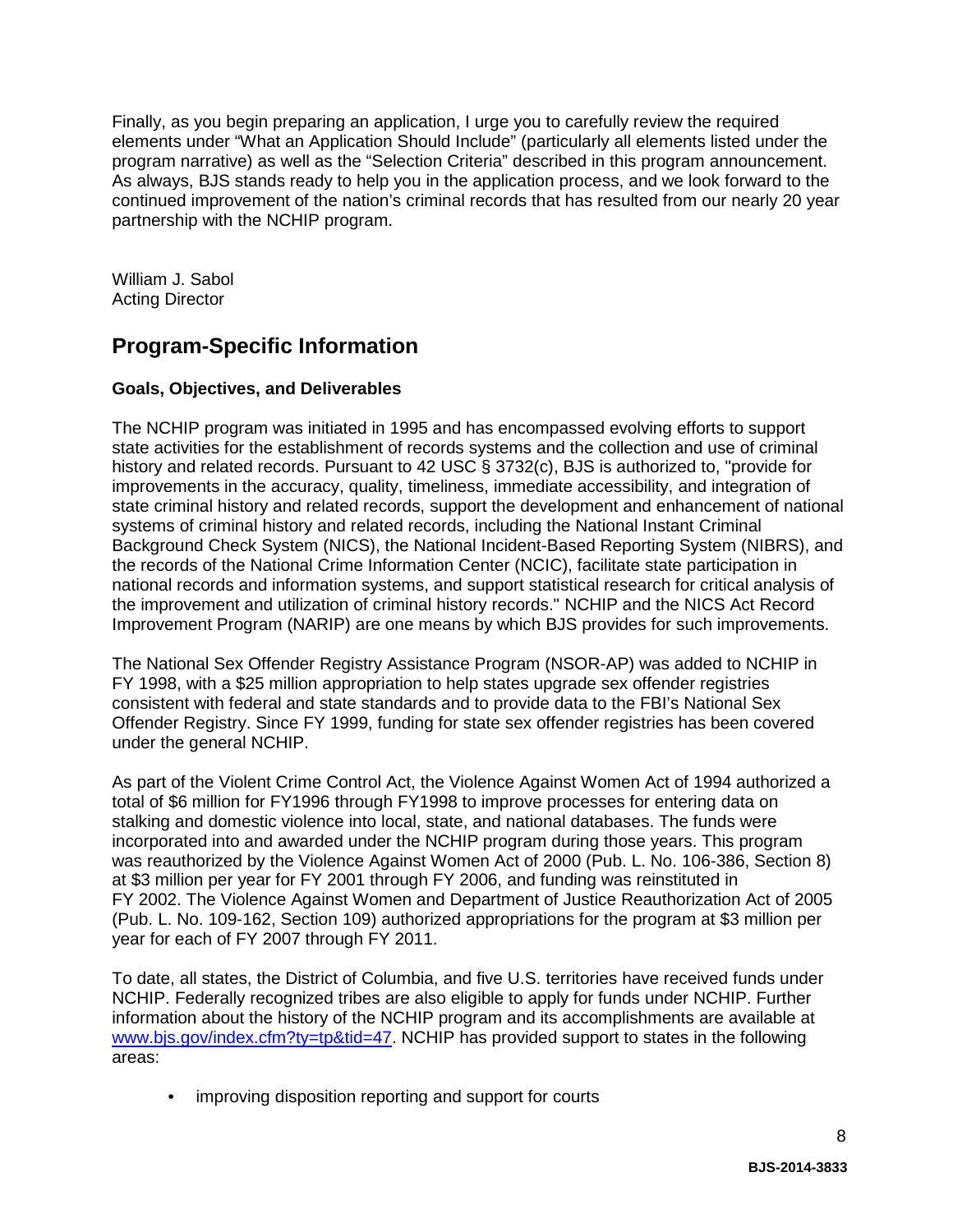- facilitating participation in the Interstate Identification Index (III)
- improving record automation and fingerprint data
- increasing participation in the National Instant Criminal Background Check System (NICS)
- creating, updating, and enhancing sex offender registries
- improving identification and access to domestic violence records or protection orders.

#### **Issues and needs to be addressed**

Despite the tremendous progress made toward criminal record improvements, several significant shortcomings remain.

- Many arrest records available through III—excluding those for the 16 states participating in the National Fingerprint File (NFF)— are missing case outcome information in the FBI's Criminal History File. Missing case disposition information also continues to plague many record systems. It remains vitally important that the courts and prosecutors be major players in the development of improvements to criminal records systems. The involvement of these officials is key to helping ensure the timely and accurate transmittal of disposition information, including non-prosecution outcomes, to criminal record repositories.
- Many entities are not submitting all available qualifying records to the NICS Index.
- Some entities are not yet submitting all qualifying records to the National Crime Information Center (NCIC) Protection Order File, and the FBI reports continued problems with the appropriate flagging of protection orders regarding the prohibition for firearm purchases.

This year's NCHIP solicitation focuses on assisting states and tribes to find ways to make more records available to NICS, including records in the NCIC, criminal history record information available through the III, and records in the NICS Index. Therefore, an essential outcome of funded activities is that they result in more records being available in these systems.

#### **Priority areas for grant funding**

Through this competitive solicitation, BJS invites applications from states, territories, and tribes that (1) propose projects that specifically and directly address one or more of the priority areas identified below, and (2) to the maximum extent possible, propose to match or leverage the NCHIP award with other resources.

#### **1. Updating and automating case outcomes from courts and prosecutors in state records and the FBI's Criminal History File.**

Allowable costs may include activities such as—

a. implementing or upgrading record systems that facilitate immediate identification of disposition records, provided the records are accessible for criminal history inquiries at the state and national level;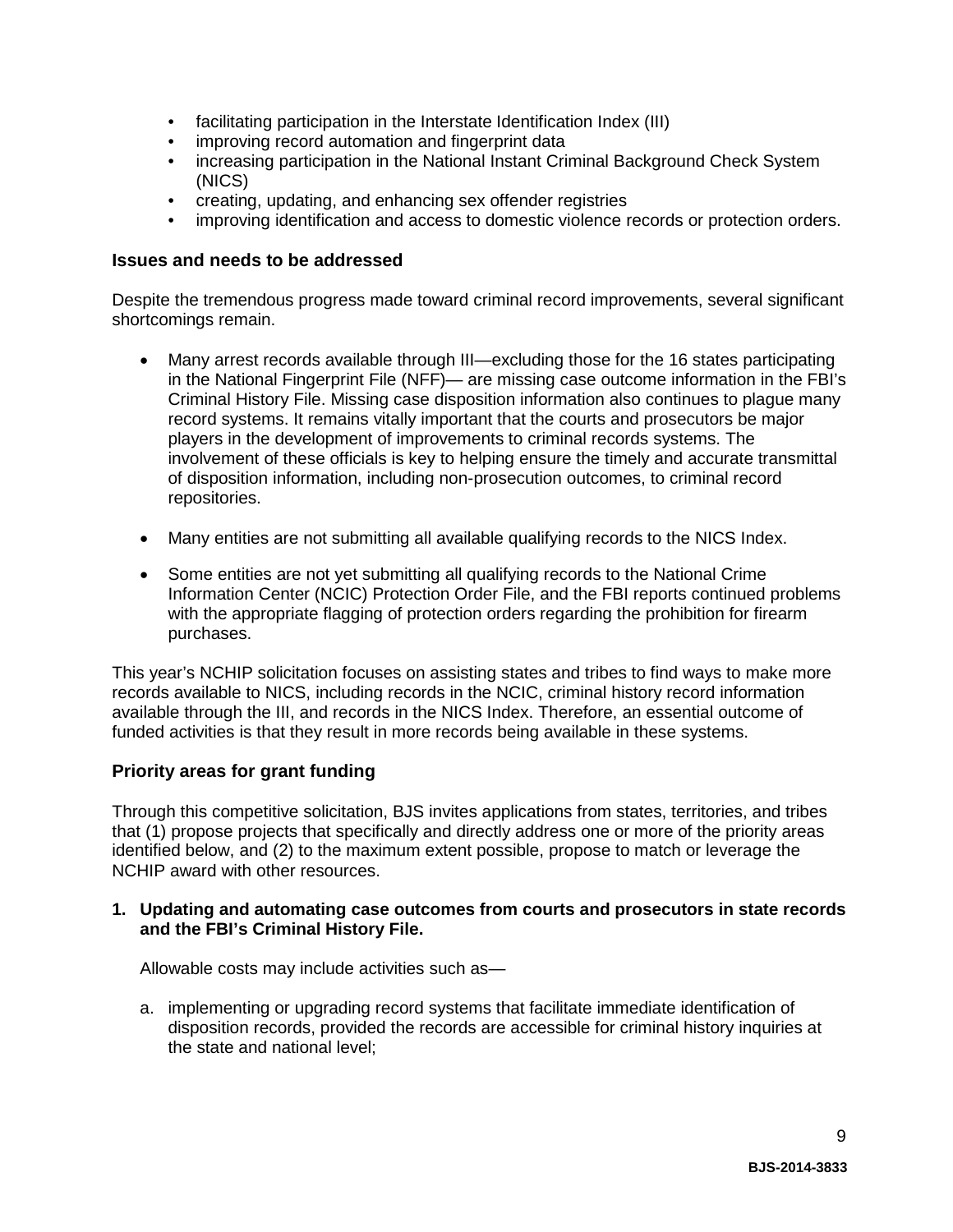- b. implementing improved criminal history record capture procedures, including complete arrest reporting and researching missing dispositions, provided that the captured data are subsequently included in relevant state and federal files;
- c. ensuring that records of all criminal events starting with an arrest or indictment are included in background check files, perhaps through data analysis focused on the completeness of criminal history records;
- d. automating the interface between the record repository and prosecutors, courts, and corrections, including the development of relevant information exchange package documentation based on the National Information Exchange Model (NIEM);
- e. capturing data on domestic violence misdemeanor convictions;
- f. capturing data on persons convicted of abuse of children, the elderly, and the disabled and/or stalking and domestic violence offenses (including protection orders and violations thereof);
- g. submitting disposition information to the FBI via the Interstate Identification Index (III) Message Key (MKE), Machine Readable Data (MRD) process, or other methods of transmission accepted by the FBI;
- h. reducing any backlog of missing court dispositions, provided the dispositions are accessible for criminal history inquiries at the state and national level;
- i. implementing the standardized RAP sheet format, which relies on NIEM, and assisting states in converting criminal history records to the standard interstate RAP sheet format or developing electronic interchange capabilities related thereto;
- j. converting manual or other non-automated records to electronic records;
- k. establishing more effective accuracy and information quality controls;
- l. converting juvenile records to the adult system (federal regulations allow the FBI to accept juvenile records if submitted by the state or local arresting agency);
- m. upgrading equipment to directly improve availability of data where appropriate, given the level of data completeness and participation in national records systems (*the ongoing and/or maintenance costs associated with any such equipment are allowable only for the first 12-month period*);
- n. purchasing Livescan equipment for local agencies where the funds can be justified on the basis of geographic, population, traffic, or other related factors, and only when the jurisdiction has established an Automated Fingerprint Identification System (AFIS) and either has implemented or is implementing procedures to ensure that the AFIS is compatible with FBI standards (*the ongoing and/or maintenance costs associated with any such equipment are allowable only for the first 12-month period*); and
- o. ensuring compatibility with federal record systems, such as III, and implementing integrated system strategies that interface all components of the criminal justice system, including law enforcement, prosecutors, courts, and corrections, to the extent that such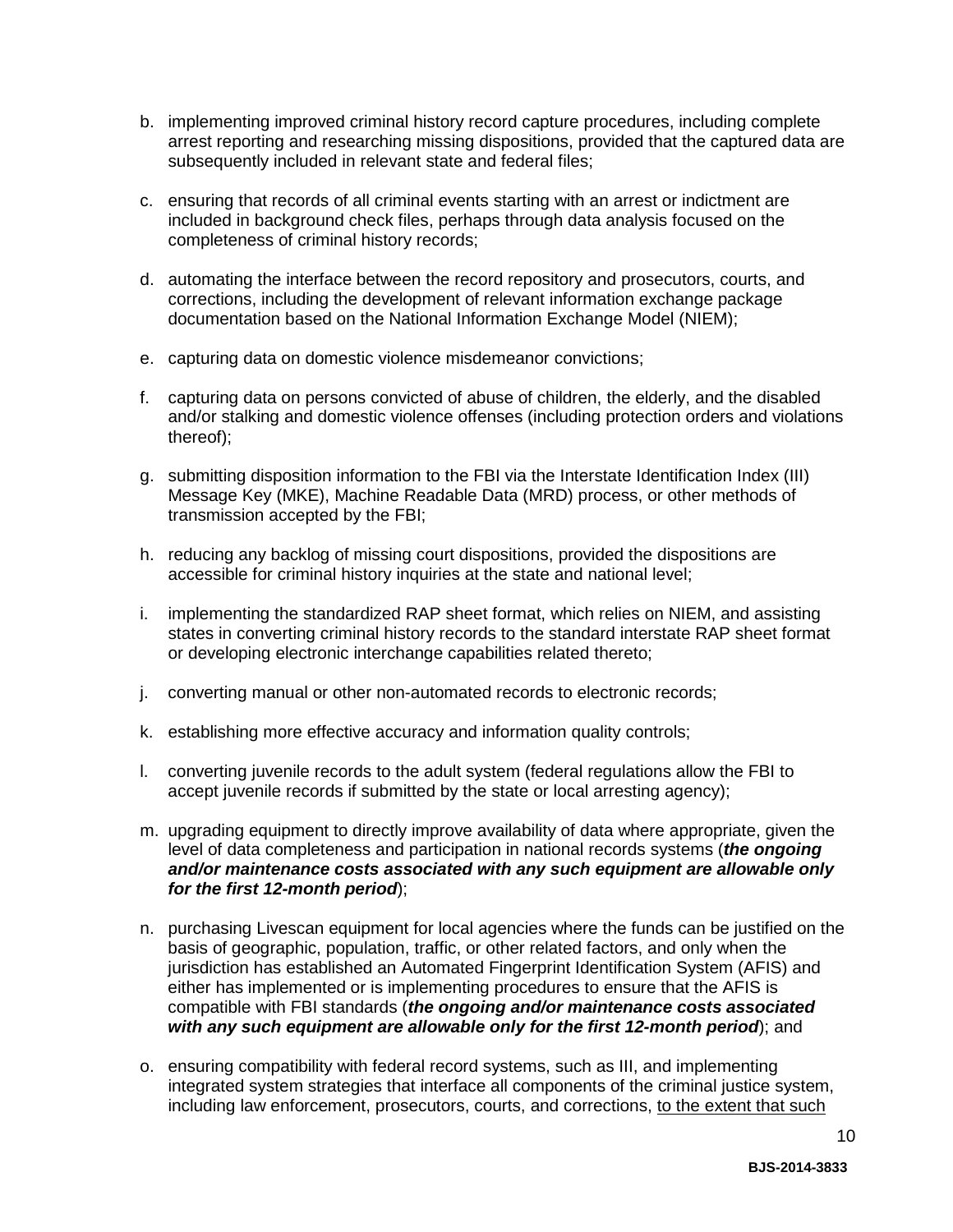expenditures improve the availability of criminal record data, and provided that any systems funded are compatible with FBI standards for national data systems, such as NIBRS, NCIC, NICS, and the IAFIS. However, funds may not be used to support studies, analysis, design, or development of integrated systems strategies.

**2. Automating access to information concerning persons prohibited from possessing or receiving a firearm and transmitting relevant records to III, NCIC, and the NICS Index, including persons who have been adjudicated as a mental defective or have been committed to a mental institution; are unlawful users of, or addicted to, any controlled substance; are the subject of protection or restraining orders; or have been convicted of a misdemeanor crime of domestic violence.**

Allowable costs may include activities such as—

- a. identifying and developing access to data on persons prohibited from firearm purchases under the Gun Control Act (18 U.S.C. Section 922), as amended by the Brady Act;
- b. participating in the FBI's Identification for Firearms Sales (IFFS) program, which is a system for flagging Interstate Identification Index (III) records for the immediate and accurate identification of convicted felons
- c. enabling the state to serve as a Point of Contact (POC) under the NICS system (including costs of equipment, software, personnel training, and development and implementation of related operating and administrative procedures). However, funds may not be used to cover ongoing costs of presale firearm background checks, but may be used to pay costs associated with capturing dispositions in response to a specific NICS inquiry, provided that the captured data are entered into the automated state and FBI system, thus serving to upgrade the permanent quality of the record systems
- d. instituting programming or operational changes in records management necessary to comply with the requirements for NICS record-keeping and reporting the status of transactions and
- e. establishing electronic interfaces or information exchanges between criminal history records, sex offender registry, and civil protection order files to ensure that, consistent with state law, a complete data review is possible in connection with background checks for child care or other authorized purposes. Funds may be used to develop software to establish protocols to permit interface between the criminal history record system, the state sex offender registry, and related protection order files, including files of civil protection orders.

#### **3. Full participation in the Interstate Identification Index (III) and the National Fingerprint File (NFF), including adoption and implementation of the National Crime Prevention and Privacy Compact.**

Allowable costs may include activities such as—

a. paying reasonable costs associated with the adoption and implementation of the National Crime Prevention and Privacy Compact, including those associated with state review and enactment of the Compact, and the development and implementation of procedures (including purchase of equipment and development of software) necessary to facilitate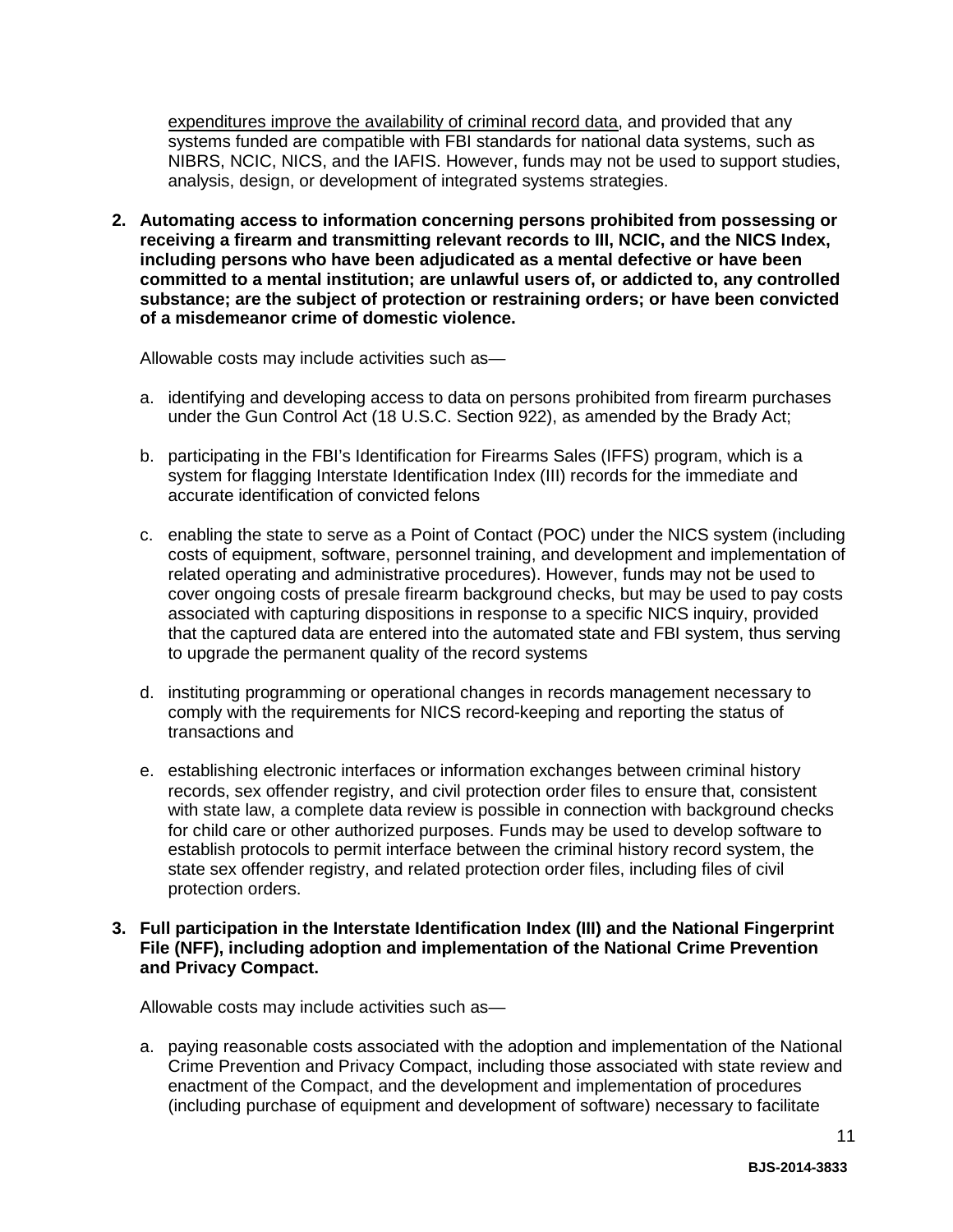operations pursuant to Compact protocols, including those relating to participation in the FBI's National Fingerprint File (NFF);

- b. automating criminal record databases;
- c. synchronizing records between the state and the FBI; and
- d. developing software and hardware necessary to enable electronic access to state records on an intrastate or interstate basis.

#### **Amount and Length of Awards**

All awards are subject to the availability of appropriated funds and to any modifications or additional requirements that may be imposed by law. The FY 2014 appropriation is \$46.5 million.

FY 2014 NCHIP awards will be "new" awards as opposed to supplemental awards, and will be made for up to 18 months. Since the program builds on long-term NCHIP activity, grantees will have the flexibility to begin funded activities immediately on receipt of the award or as late as October 1, 2014. All activities must be scheduled to be completed by March 31, 2016. FY 2014 projects may overlap with FY 2013 projects or may run consecutively.

#### **Budget Information**

#### **Limitation on Use of Award Funds for Employee Compensation; Waiver**

With respect to any award of more than \$250,000 made under this solicitation, recipients may not use federal funds to pay total cash compensation (salary plus cash bonuses) to any employee of the award recipient at a rate that exceeds 110% of the maximum annual salary payable to a member of the Federal Government's Senior Executive Service (SES) at an agency with a Certified SES Performance Appraisal System for that year. The 2014 salary table for SES employees is available at [www.opm.gov/salary-tables.](http://www.opm.gov/policy-data-oversight/pay-leave/salaries-wages/salary-tables/14Tables/exec/html/ES.aspx) Note: A recipient may compensate an employee at a greater rate, provided the amount in excess of this compensation limitation is paid with non-federal funds. (Any such additional compensation will not be considered matching funds where match requirements apply.)

The Director of BJS may exercise discretion to waive, on an individual basis, the limitation on compensation rates allowable under an award. An applicant requesting a waiver should include a detailed justification in the budget narrative of the application. Unless the applicant submits a waiver request and justification with the application, the applicant should anticipate that OJP will request the applicant to adjust and resubmit the budget.

The justification should include the particular qualifications and expertise of the individual, the uniqueness of the service the individual will provide, the individual's specific knowledge of the program or project being undertaken with award funds, and a statement explaining that the individual's salary is commensurate with the regular and customary rate for an individual with his or her qualifications and expertise, and for the work to be done.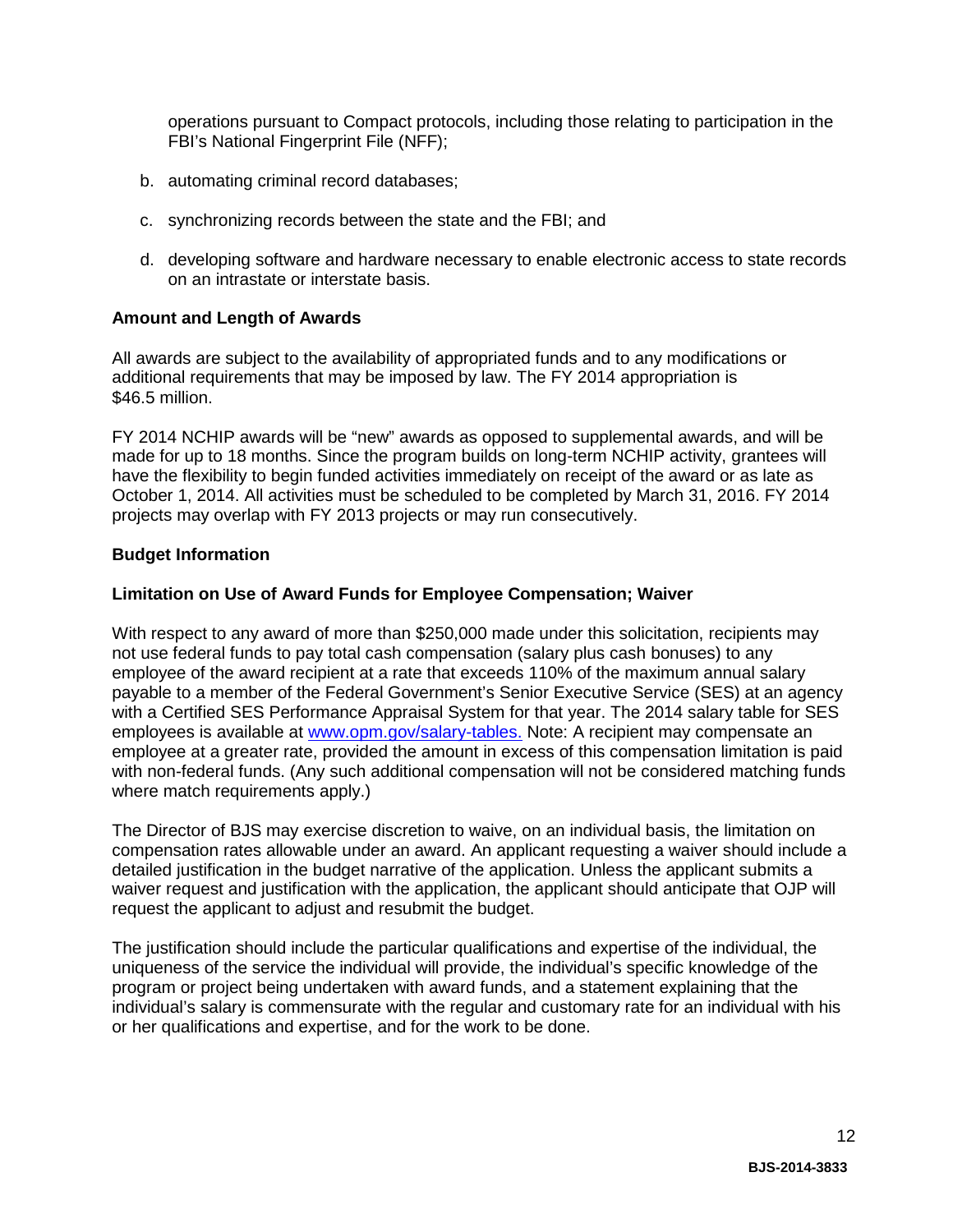#### **Prior Approval, Planning, and Reporting of Conference/Meeting/Training Costs**

OJP strongly encourages applicants that propose to use award funds for any conference-, meeting-, or training-related activity to review carefully—before submitting an application—the OJP policy and guidance on "conference" approval, planning, and reporting, available at [www.ojp.gov/funding/confcost.htm.](http://www.ojp.gov/funding/confcost.htm) OJP policy and guidance (1) encourage minimization of conference, meeting, and training costs; (2) require prior written approval (which may affect project timelines) of most such costs for cooperative agreement recipients and of some such costs for grant recipients; and (3) set cost limits, including a general prohibition of all food and beverage costs.

#### **Costs Associated with Language Assistance (if applicable)**

If an applicant proposes a program or activity that would deliver services or benefits to individuals, the costs of taking reasonable steps to provide meaningful access to those services or benefits for individuals with limited English proficiency may be allowable. Reasonable steps to provide meaningful access to services or benefits may include interpretation or translation services where appropriate.

For additional information, see the "Civil Rights Compliance" section of the OJP "Other Requirements for OJP Applications" web page at [www.ojp.usdoj.gov/funding/other\\_requirements.htm.](http://www.ojp.usdoj.gov/funding/other_requirements.htm)

#### **Match Requirement (cash or in-kind)**

Federal funds awarded under this program may not cover more than 90 percent of the total costs of the project. Applicants must identify the source of the 10 percent non-federal portion of the total project costs and how they will use match funds. If a successful applicant's proposed match exceeds the required match amount, and OJP approves the budget, the total match amount incorporated into the approved budget becomes mandatory and subject to audit. (Match is restricted to the same uses of funds as allowed for the federal funds.) Applicants may satisfy this match requirement with either cash or in-kind services. The formula for calculating the match is—

 $Federal Award Amount = Adjusted (Total) Project Costs$ Federal Share Percentage

Required Recipient's Share Percentage x Adjusted Project Cost = Required Match

**Example:** 90%/10% match requirement: for a federal award amount of \$500,000, calculate match as follows:

 $$500,000 = $555,555$  10% x \$555,555 = \$55,555 match 90%

Applicants are encouraged to propose matching or leveraging the NCHIP award to the maximum extent possible with other resources in the application. The narrative should include a description of cash contributions, in-kind services, or activities, with accompanying fiscal implications that will serve as the match for activities funded under NCHIP.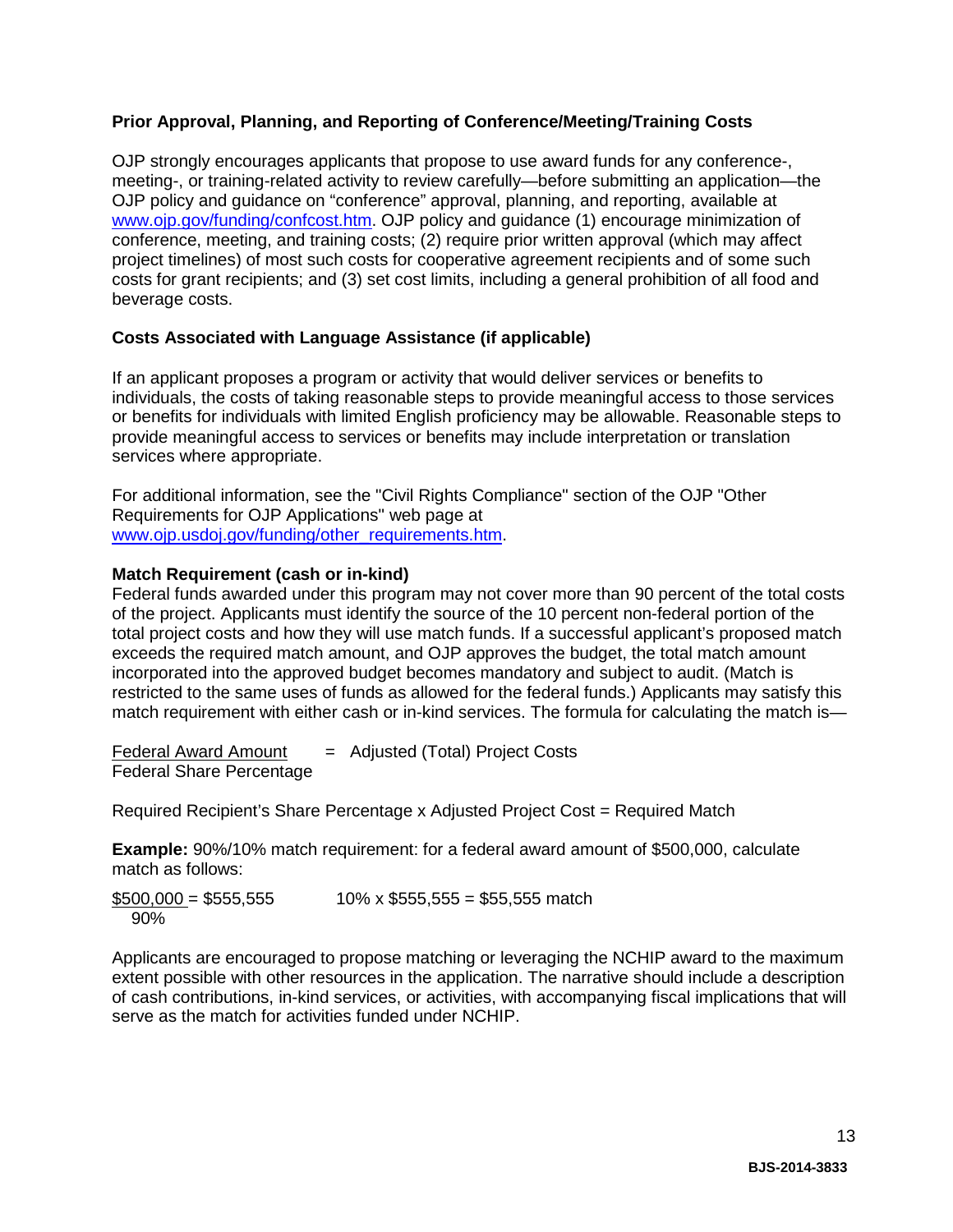### **Performance Measures**

To assist the Department with fulfilling its responsibilities under the Government Performance and Results Act of 1993 (GPRA), Public Law 103-62, and the GPRA Modernization Act of 2010, Public Law 111–352, applicants that receive funding under this solicitation must provide data that measure the results of their work done under this solicitation. OJP will require any award recipient, post award, to provide the data requested in the "Data Grantee Provides" column so that OJP can calculate values for the "Performance Measures" column. Performance measures for this solicitation are as follows:

| <b>Objective</b>                                                                                                                                                                                                                | <b>Performance Measure(s)</b>                                                                                                          | <b>Data Grantee Provides</b>                                                                                                                                                        |
|---------------------------------------------------------------------------------------------------------------------------------------------------------------------------------------------------------------------------------|----------------------------------------------------------------------------------------------------------------------------------------|-------------------------------------------------------------------------------------------------------------------------------------------------------------------------------------|
| Improve criminal history<br>record systems in the<br>states and territories to<br>support background<br>checks for the purposes<br>of identifying ineligible<br>firearms purchases, as<br>well as persons<br>ineligible to hold | Percentage of recent state or<br>tribal records that are automated.                                                                    | Number of criminal history records, manual and<br>automated, in the state's or tribe's criminal<br>history file.                                                                    |
|                                                                                                                                                                                                                                 |                                                                                                                                        | Number of fully automated records (records for<br>which the master name index and entire criminal<br>history are automated) in the state's or tribe's<br>criminal history database. |
| positions involving<br>children, the elderly, or<br>the disabled.                                                                                                                                                               | Percentage of records accessible<br>through the Interstate<br>Identification Index (III).                                              | Number of records available through the<br>Interstate Identification Index (III) System<br>(including arrests and case outcomes).                                                   |
|                                                                                                                                                                                                                                 |                                                                                                                                        | Number of arrests reported to the repository by<br>mail, fax, electronic, and other means of<br>submission; of these, the number communicated<br>by automated interface.            |
|                                                                                                                                                                                                                                 |                                                                                                                                        | Number of court dispositions reported to the<br>repository by mail, fax, electronic, and other<br>means of submission.                                                              |
|                                                                                                                                                                                                                                 | Percentage of applications for<br>firearms transfers rejected                                                                          | Number of applications for firearms transfers.                                                                                                                                      |
|                                                                                                                                                                                                                                 | primarily for the presence of a<br>prior felony conviction.                                                                            | Number of applications for firearms transfers<br>rejected for the presence of a prior felony<br>conviction or other ineligibility factor.                                           |
| Ensure that the<br>infrastructure is<br>developed to connect<br>each state's and tribe's<br>records systems to                                                                                                                  | Number of states and tribes<br>participating in the FBI's<br><b>Integrated Automated Fingerprint</b><br>Identification System (IAFIS). | Number of records submitted to the FBI's<br>Integrated Automated Fingerprint<br>Identification System (IAFIS).                                                                      |
| national records and, in<br>turn, to connect each<br>state's background<br>check databases to one<br>another.                                                                                                                   | Number of states and tribes<br>participating in the FBI's<br>Protection Order File (POF).                                              | Number of records submitted to the FBI's<br>Protection Order File (POF).                                                                                                            |

OJP does not require applicants to submit performance measures data with their applications. Instead, applicants should discuss in their application their proposed methods for collecting data for performance measures. Refer to the section "What an Application Should Include" on page 15 for additional information.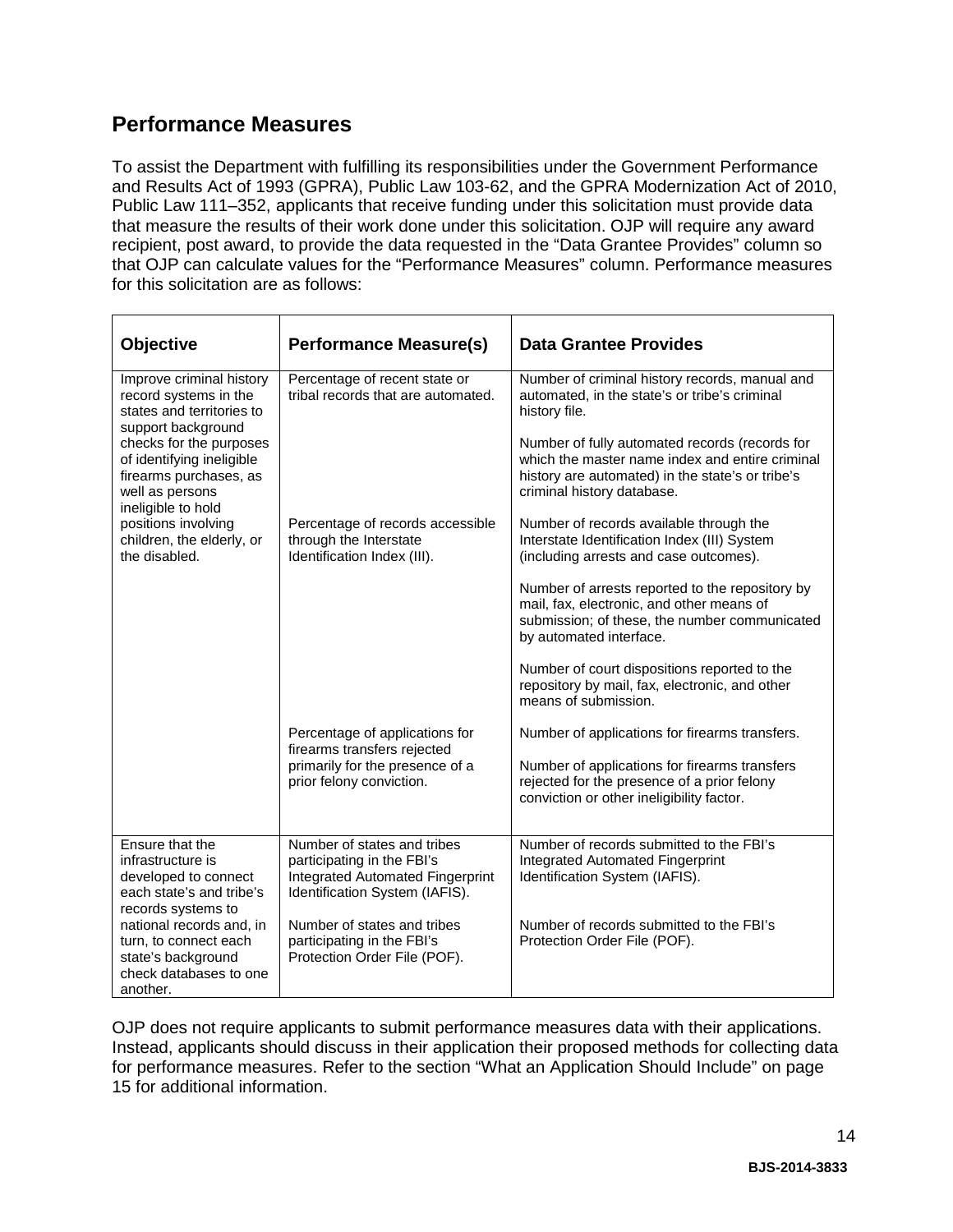#### **Note on Project Evaluations**

Applicants that propose to use funds awarded through this solicitation to conduct project evaluations should be aware that certain project evaluations (such as systematic investigations designed to develop or contribute to generalizable knowledge) may constitute "research" for purposes of applicable DOJ human subjects protection regulations. However, project evaluations that are intended only to generate internal improvements to a program or service, or are conducted only to meet OJP's performance measure data reporting requirements likely do not constitute "research." Applicants should provide sufficient information for OJP to determine whether the particular project they propose would either intentionally or unintentionally collect and/or use information in such a way that it meets the DOJ regulatory definition of research.

Research, for the purposes of human subjects protections for OJP-funded programs, is defined as, "a systematic investigation, including research development, testing, and evaluation, designed to develop or contribute to generalizable knowledge" 28 C.F.R. § 46.102(d). For additional information on determining whether a proposed activity would constitute research, see the decision tree to assist applicants on the "Research and the Protection of Human Subjects" section of the OJP "Other Requirements for OJP Applications" web page [\(www.ojp.usdoj.gov/funding/other\\_requirements.htm\)](http://www.ojp.usdoj.gov/funding/other_requirements.htm). Applicants whose proposals may involve a research or statistical component also should review the "Confidentiality" section on that web page.

### <span id="page-14-0"></span>**What an Application Should Include**

Applicants should anticipate that if they fail to submit an application that contains all of the specified elements, it may negatively affect the review of their application; and, should a decision be made to make an award, it may result in the inclusion of special conditions that preclude the recipient from accessing or using award funds, pending satisfaction of the conditions.

Moreover, applicants should anticipate that applications that are determined to be nonresponsive to the scope of the solicitation, or that do not include the application elements that BJS has designated to be critical, will neither proceed to peer review nor receive further consideration. Under this solicitation, BJS has designated the following application elements as critical: Program Narrative, Budget Detail Worksheet and Budget Narrative. Applicants may combine the Budget Narrative and the Budget Detail Worksheet in one document. However, if an applicant submits only one budget document, it must contain **both** narrative and detail information.

OJP strongly recommends that applicants use appropriately descriptive file names (e.g*.*, "Program Narrative," "Budget Detail Worksheet, and Budget Narrative," "Timelines," "Memoranda of Understanding," "Resumes") for all attachments. Also, OJP recommends that applicants include resumes in a single file.

#### <span id="page-14-1"></span>**1. Information to Complete the Application for Federal Assistance (SF-424)**

The SF-424 is a required standard form used as a cover sheet for submission of preapplications, applications, and related information. Grants.gov and OJP's Grants Management System (GMS) take information from the applicant's profile to populate the fields on this form. When selecting "type of applicant," if the applicant is a for-profit entity, select "For-Profit Organization" or "Small Business" (as applicable).

15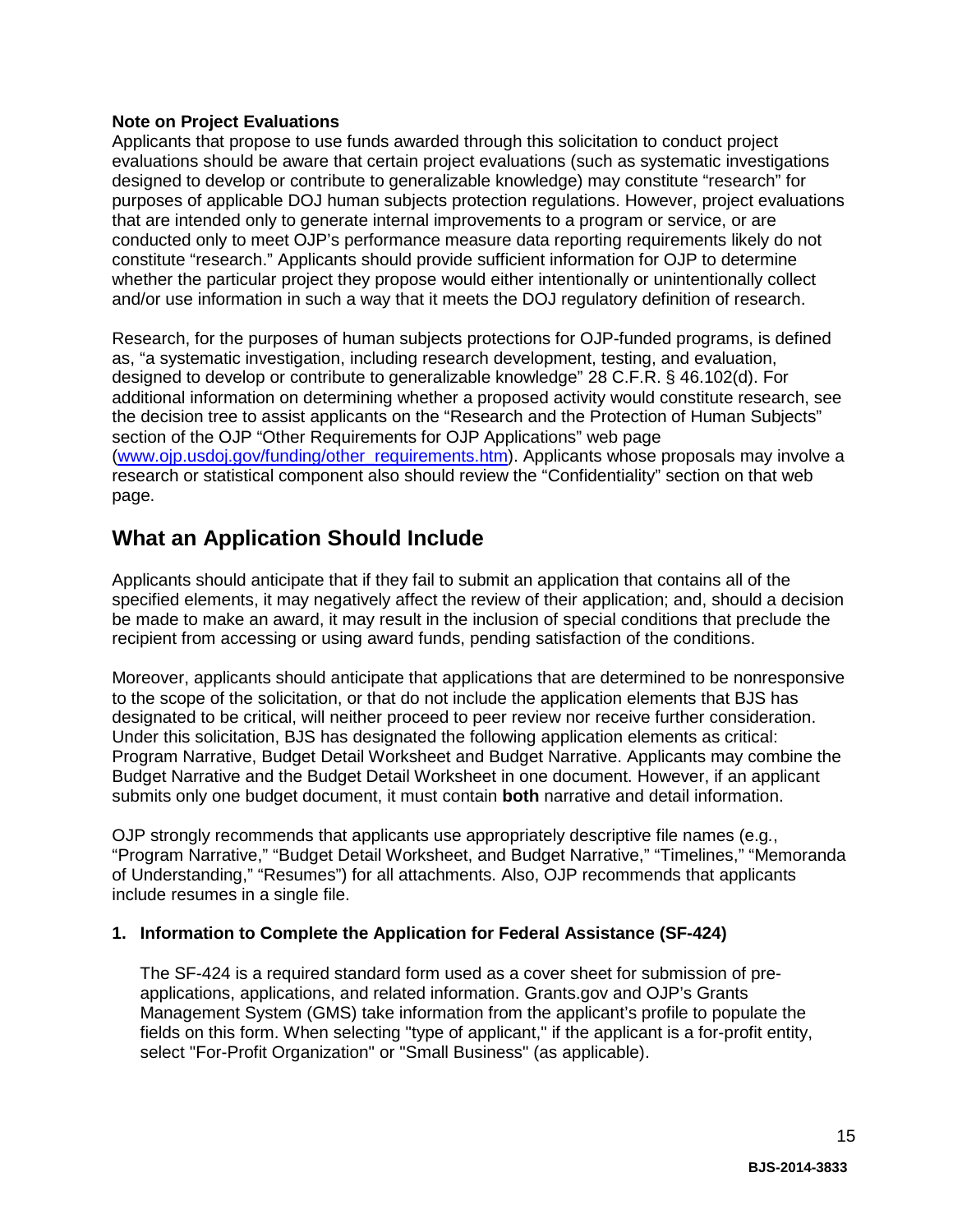#### **2. Project Abstract**

Applications should include a high-quality project abstract that summarizes the proposed project in 400 words or less. Project abstracts should be—

- written for a general public audience.
- submitted as a separate attachment with "Project Abstract" as part of its file name.
- single-spaced, using a standard 12-point font (Times New Roman) with 1-inch margins.

As a separate attachment, the project abstract will **not** count against the page limit for the program narrative.

All project abstracts should follow the detailed template available at www.oip.usdoi.gov/funding/Project\_Abstract\_Template.pdf

**Permission to Share Project Abstract with the Public:** It is unlikely that BJS will be able to fund all promising applications submitted under this solicitation, but it may have the opportunity to share information with the public regarding promising but unfunded applications, for example, through a listing on a web page available to the public. The intent of this public posting would be to allow other possible funders to become aware of such proposals.

In the project abstract template, applicants are asked to indicate whether they give OJP permission to share their project abstract (including contact information) with the public. Granting (or failing to grant) this permission will not affect OJP's funding decisions, and, if the application is not funded, granting permission will not guarantee that abstract information will be shared, nor will it guarantee funding from any other source.

**Note:** OJP may choose not to list a project that otherwise would have been included in a listing of promising but unfunded applications, should the abstract fail to meet the format and content requirements noted above and outlined in the project abstract template.

#### <span id="page-15-0"></span>**3. Program Narrative**

The following sections should be included as part of the program narrative.

- a. Statement of the Problem
- b. Project Design and Implementation
- c. Capabilities and Competencies
- d. Plan for Collecting the Data Required for this Solicitation's Performance Measures

The Program Narrative attachment should also include the following sections:

#### **Section 1: Background and identification of needs**

Accomplishments and progress on record improvement goals. Applicants must provide a summary of the major accomplishments achieved with funding under NCHIP. This section should describe, in quantifiable terms if possible, results achieved and advances made since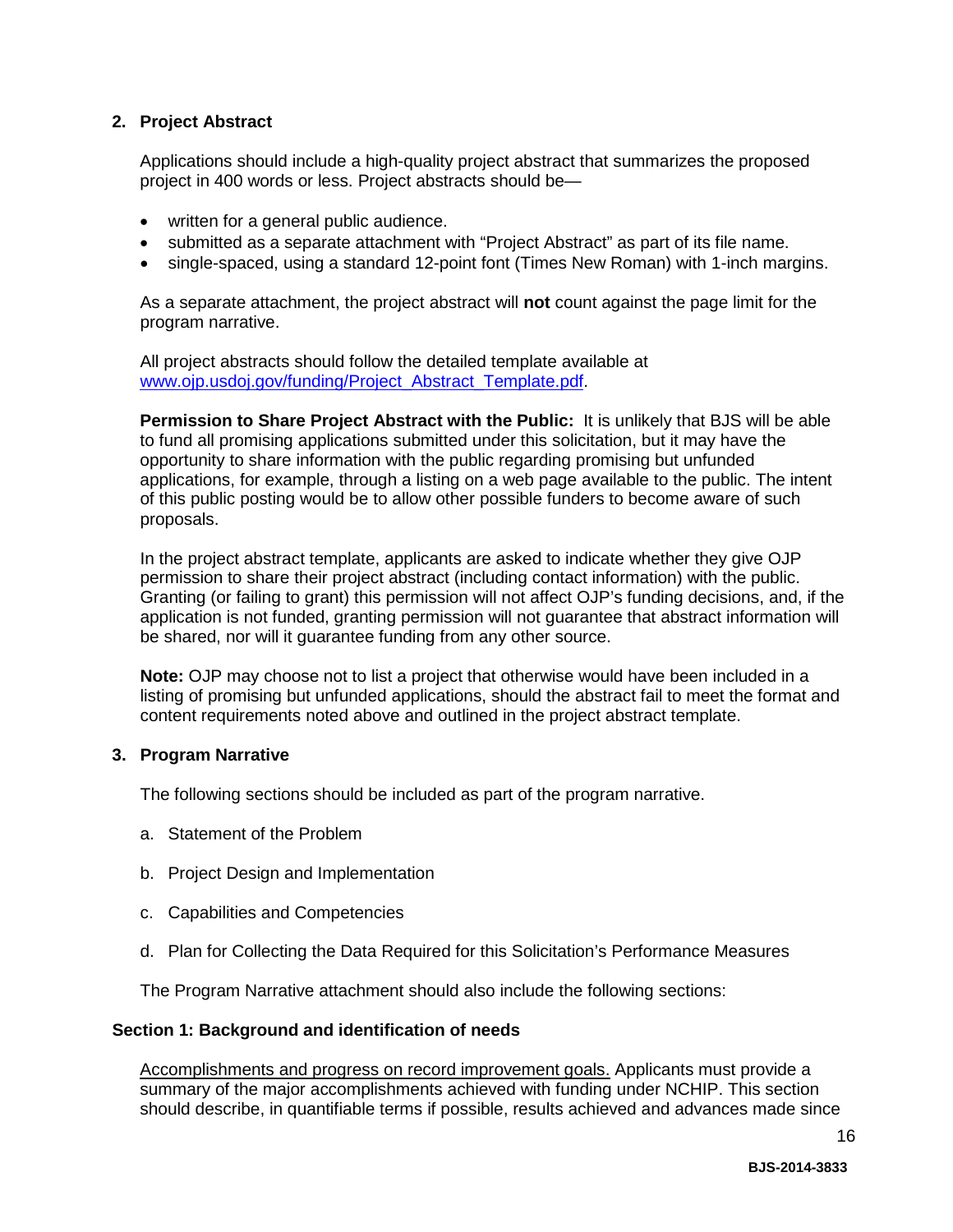the inception of NCHIP. Accomplishments can be grouped in blocks of years (e.g. 1995— 1999; 2000—2005; 2006–present). **Specifically address accomplishments relating to participation in each of the national databases and initiatives (i.e., III, NICS, NCIC Protection Order File, IAFIS, mental health records, and Livescan/AFIS capability)**. Where relevant, reference should be made to surveys and data quality audits. This section should also include any evaluative efforts undertaken to identify the key areas of weakness in the state's criminal record system since submission of previous NCHIP applications. Tribal applicants should discuss progress related to record automation and improvement funded by other federal sources that are applicable to the above areas.

Current status in specific subject areas. Please describe the status of the applicant's participation in each of the following subject areas in your application and include the current number of records in each system, where applicable.

- **Disposition available to III**. All applicants should discuss the percentage of state records with final dispositions or case outcomes linked to arrests and available at the time of a firearm background check. Applicants should provide information on efforts to improve reporting and availability at the national level. The application should also discuss the extent to which dispositions requested in connection with a NICS inquiry have not been provided within the required timeframe and must identify any problems that are delaying instant responses to NICS inquiries and identify proposed solutions to these problems.
- **NICS Index and mental health record availability**. All applications should discuss the extent to which the applicant provides information to the FBI's NICS Index. Applicants that do not submit information to this file should describe the prohibiting factors and any plans to overcome them. [Note: HIPPA is not considered to be a prohibiting factor.] Additionally, all applicants should indicate whether mental health records are checked, either by the state POC or the FBI, during a NICS check. Where mental health records are accessible, please include the number of records currently available and any plans to improve availability. If mental health records are not currently accessible at the time of a background check, please describe factors that limit or prohibit exchange of mental health records. States that are not currently eligible for funding under the NICS Act Record Improvement Program (NARIP) should discuss plans, if any, to establish a relief from disabilities program and progress toward NARIP eligibility. If a state has no immediate plans to pursue development of a relief program, please include a statement outlining the reasons for not pursuing one.
- **Protection Order File.** All applicants should indicate whether they submit information for inclusion in the FBI's NCIC Protection Order File. Applicants that submit protection orders should indicate the number of active protection orders provided to the FBI. Applicants that do not submit all active protection orders to the NCIC should describe the prohibiting factors and any plans to overcome them.

#### **Section 2: Description of tasks to be funded under NCHIP**

• Please describe the activities to be conducted with NCHIP funds over the project period and specifically address how activities relate to each of the NCHIP priority areas identified under "Priority areas for grant funding" on Page 9. **Dollar amounts should be included for each funded task.**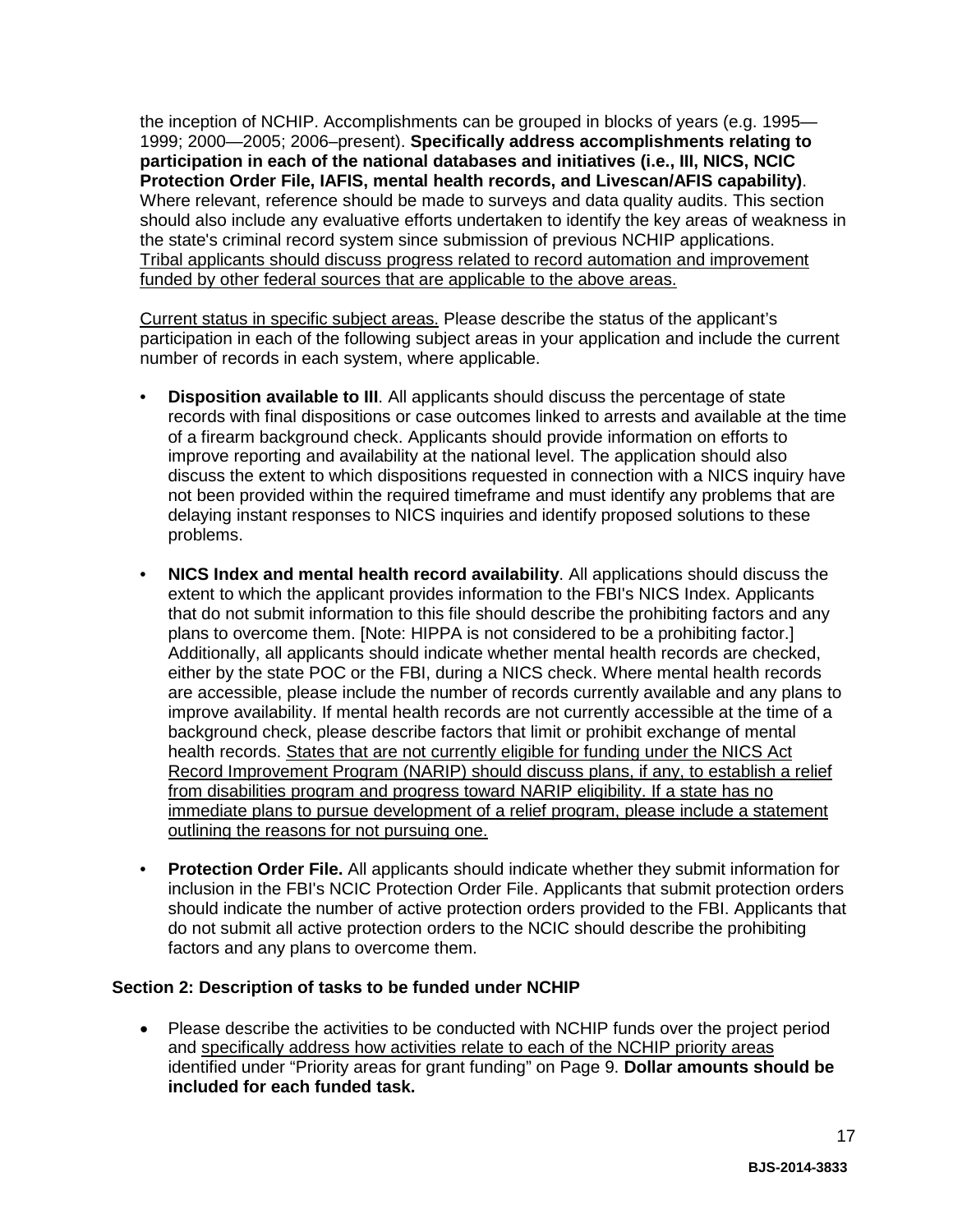• Letter from the Courts. In recognition of the importance of court reporting to the development of complete and accurate criminal records, all applications should describe tasks and indicate the level of funds that will be made directly available to the courts. **Where no funds are provided for court-directed disposition reporting activities, a certification by the appropriate state or tribal court official declining participation must be included with this section.** 

#### **Section 3: Coordination**

The administering NCHIP agency should coordinate efforts with relevant emergency management task forces and agencies to ensure that records development activities are compatible with security measures for preventing acts of terrorism.

To encourage coordination and information sharing among criminal justice systems, all OJP awards that support information technology development are subject to a special condition requiring that a description of the project be submitted to the state Information Technology POC, if one has been designated. A copy of the correspondence can be submitted as part of Additional Attachments (see page 20) or sent directly to BJS prior to fund drawdown.

There is no requirement that the point of contact concur with the information technology project. The intent of this condition is to facilitate communication within the state.

Recipients of funds under this solicitation should seek to ensure that any funded activities will be coordinated with related activities supported with OJP funding, including awards under OJP's Residential Substance Abuse Treatment Program, Drug Court Program, or the Mentally Ill Offender Act Program. Of particular interest are awards under these programs that may involve reportable records that can be shared with state and national record systems. To the extent feasible under state law and regulations, such records should be made available to the state criminal history record repository and federal files managed by the FBI, including III, NCIC, IAFIS and the NICS Index.

#### **Tribal applicants should provide documentation that activities proposed for funding will be coordinated with a tribal consortia, the state, or directly with the FBI.**

Unexpended funds. The application should describe the specific reasons that previously awarded NCHIP funds remain unexpended (if applicable) and include the current unexpended balance.

Compatibility with other systems. The application should describe the extent to which proposed activities are compatible with NIBRS, NCIC, NICS, IAFIS, and other applicable statewide or regional criminal justice information sharing standards or plans, including state anti-terrorism.

#### **Section 4: Plan for Collecting the Data Required for this Solicitation's Performance Measures**

Submission of performance measures data is not required for the application. Performance measures are included as an alert that successful applicants will be required to submit specific data to BJS as part of their reporting requirements. For the application, the applicant should indicate an understanding of these requirements and discuss how the applicant will gather the required data, should the applicant receive funding.

18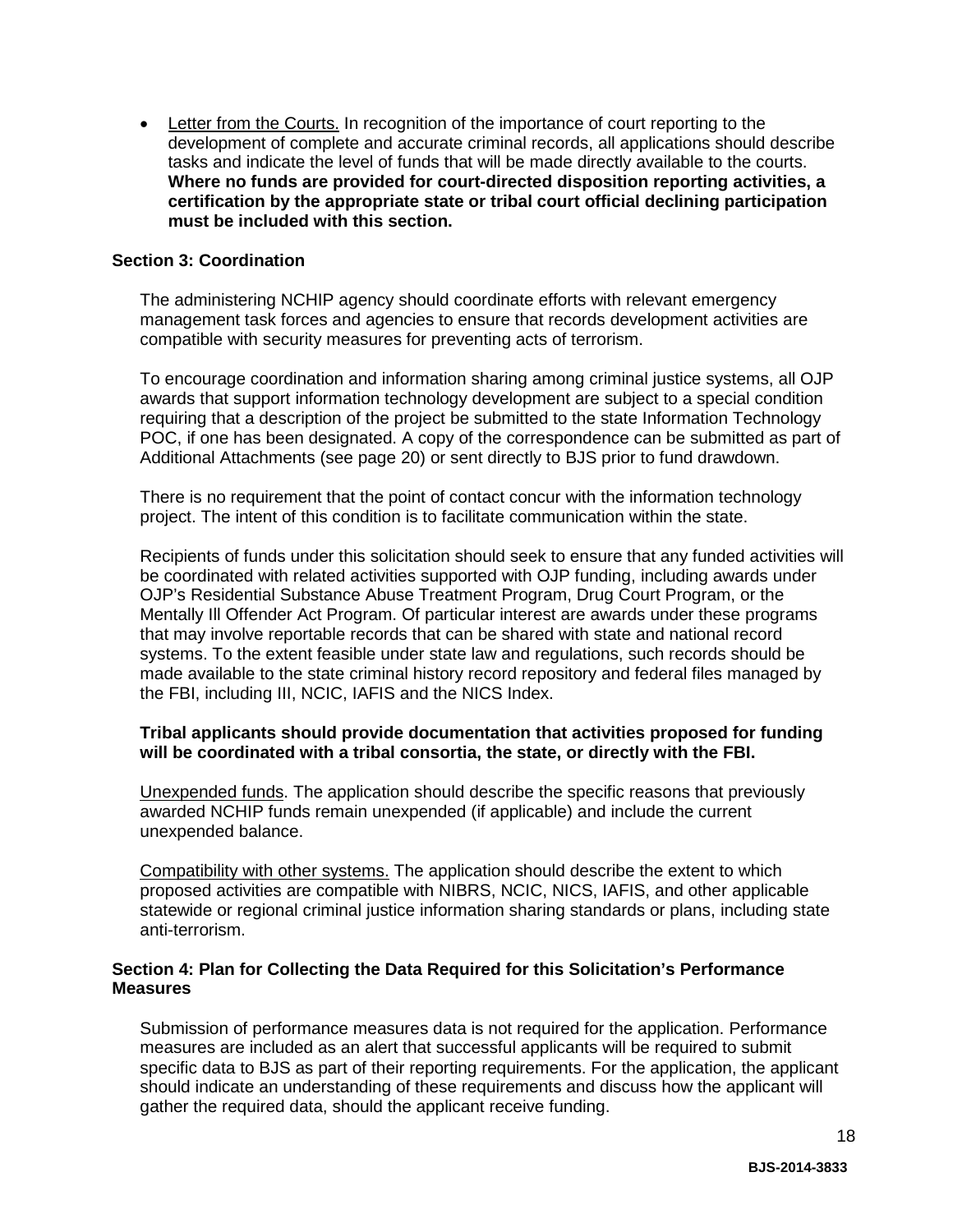#### <span id="page-18-0"></span>**4. Budget Detail Worksheet and Budget Narrative**

#### **a. Budget Detail Worksheet**

A sample Budget Detail Worksheet can be found at [www.ojp.gov/funding/forms/budget\\_detail.pdf.](http://www.ojp.gov/funding/forms/budget_detail.pdf) Applicants that submit their budget in a different format should include the budget categories listed in the sample budget worksheet.

For questions pertaining to budget and examples of allowable and unallowable costs, see the OJP Financial Guide at [www.ojp.usdoj.gov/financialguide/index.htm](http://www.ojp.usdoj.gov/financialguide/index.htm)*.*

#### **b. Budget Narrative**

The budget narrative should thoroughly and clearly describe every category of expense listed in the Budget Detail Worksheet. OJP expects proposed budgets to be complete, cost effective, and allowable (e.g., reasonable, allocable, and necessary for project activities).

Applicants should demonstrate in their budget narratives how they will maximize cost effectiveness of grant expenditures. Budget narratives should generally describe cost effectiveness in relation to potential alternatives and the goals of the project. For example, a budget narrative should detail why planned in-person meetings are necessary, or how technology and collaboration with outside organizations could be used to reduce costs, without compromising quality.

The narrative should be mathematically sound and correspond with the information and figures provided in the Budget Detail Worksheet. The narrative should explain how the applicant estimated and calculated all costs, and how they are relevant to the completion of the proposed project. The narrative may include tables for clarification purposes but need not be in a spreadsheet format. As with the Budget Detail Worksheet, the Budget Narrative should be broken down by year.

#### **c. Non-Competitive Procurement Contracts In Excess of Simplified Acquisition Threshold**

If an applicant proposes to make one or more non-competitive procurements of products or services, where the non-competitive procurement will exceed the simplified acquisition threshold (also known as the small purchase threshold), which is currently set at \$150,000, the application should address the considerations outlined in the [OJP Financial Guide.](http://www.ojp.usdoj.gov/financialguide/index.htm)

#### <span id="page-18-1"></span>**5. Indirect Cost Rate Agreement (if applicable)**

Indirect costs are allowed only if the applicant has a federally approved indirect cost rate. (This requirement does not apply to units of local government.) Attach a copy of the federally approved indirect cost rate agreement to the application. Applicants that do not have an approved rate may request one through their cognizant federal agency, which will review all documentation and approve a rate for the applicant organization, or, if the applicant's accounting system permits, costs may be allocated in the direct cost categories. For assistance with identifying your cognizant agency, please contact the Customer Service Center at 1-800-458-0786 or at [ask.ocfo@usdoj.gov.](mailto:ask.ocfo@usdoj.gov) If DOJ is the cognizant federal agency, applicants may obtain information needed to submit an indirect cost rate proposal at [www.ojp.usdoj.gov/funding/pdfs/indirect\\_costs.pdf.](http://www.ojp.usdoj.gov/funding/pdfs/indirect_costs.pdf)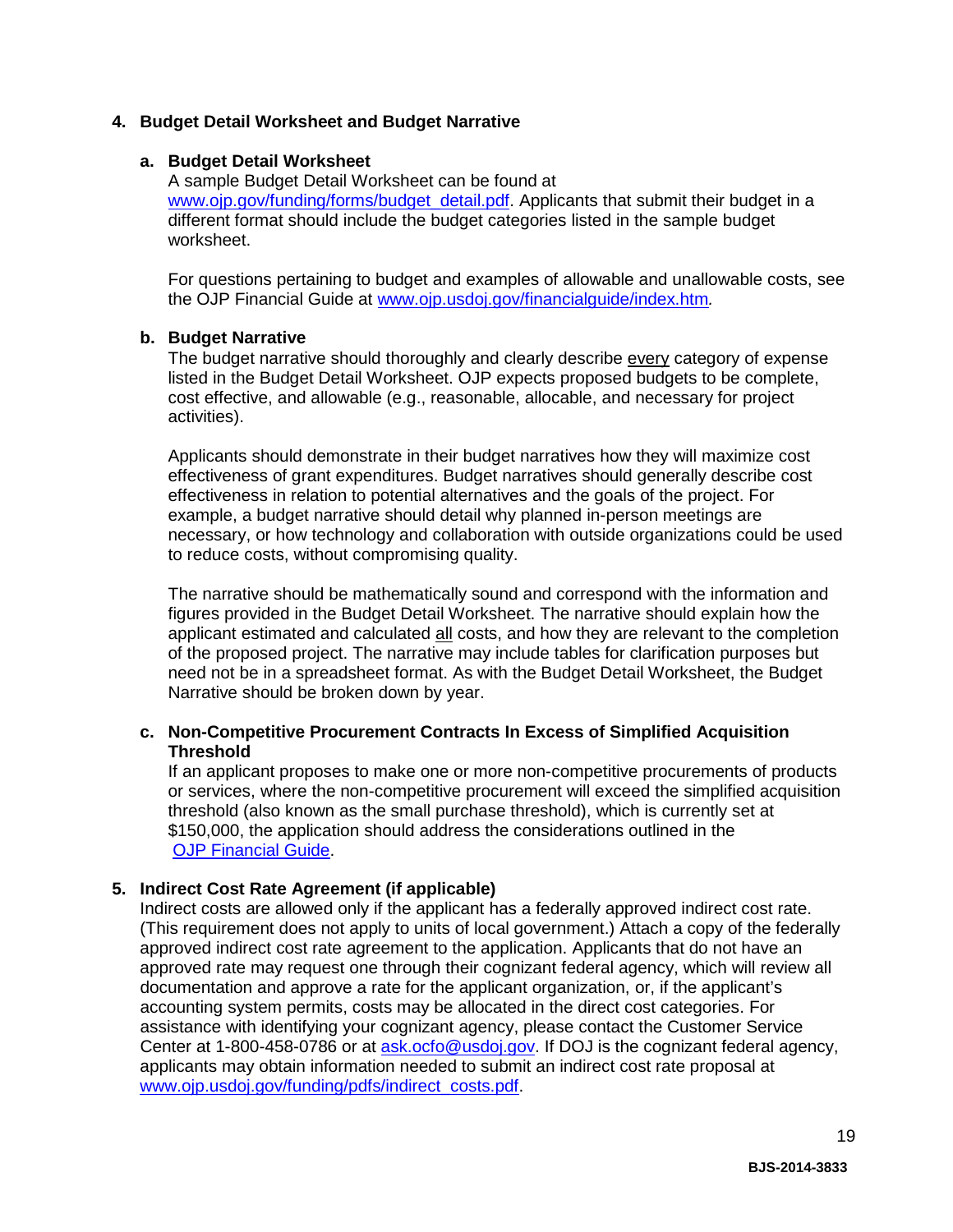#### <span id="page-19-0"></span>**6. Tribal Authorizing Resolution (if applicable)**

Tribes, tribal organizations, or third parties proposing to provide direct services or assistance to residents on tribal lands should include in their applications a resolution, a letter, affidavit, or other documentation, as appropriate, that certifies that the applicant has the legal authority from the tribe(s) to implement the proposed project on tribal lands. In those instances when an organization or consortium of tribes applies for a grant on behalf of a tribe or multiple specific tribes, the application should include appropriate legal documentation, as described above, from all tribes that would receive services or assistance under the grant. A consortium of tribes for which existing consortium bylaws allow action without support from all tribes in the consortium (i.e., without an authorizing resolution or comparable legal documentation from each tribal governing body) may submit, instead, a copy of its consortium bylaws with the application.

Applicants unable to submit an application that includes a fully-executed (i.e., signed) copy of appropriate legal documentation, as described above, consistent with the applicable tribe's governance structure, should, at a minimum, submit an unsigned, draft version of such legal documentation as part of its application (except for cases in which, with respect to a tribal consortium applicant, consortium bylaws allow action without the support of all consortium member tribes). If selected for funding, BJS will make use of and access to funds contingent on receipt of the fully-executed legal documentation.

#### <span id="page-19-1"></span>**7. Additional Attachments**

The following **required** documents should be submitted either as a single file attachment or as separate attachments:

- **a.** letter of support or commitment from the courts (required if no funds are going to the courts for disposition-related or mental health record capture projects);
- **b.** letter to the state Information Technology POC describing the current application request, as referenced above;
- **c.** a complete project timeline outlining each activity, completion time, and responsible party.

#### **d. Applicant disclosure of pending applications.**

Applicants are to disclose whether they have pending applications for federally funded grants or subgrants (including cooperative agreements) that include requests for funding to support the same project being proposed under this solicitation and will cover the identical cost items outlined in the budget narrative and worksheet in the application under this solicitation. The disclosure should include both direct applications for federal funding (e.g., applications to federal agencies) and indirect applications for such funding (e.g., applications to state agencies that will subaward federal funds).

OJP seeks this information to help avoid any inappropriate duplication of funding. Leveraging multiple funding sources in a complementary manner to implement comprehensive programs or projects is encouraged and is not seen as inappropriate duplication.

Applicants that have pending applications as described above are to provide the following information about pending applications submitted within the last 12 months: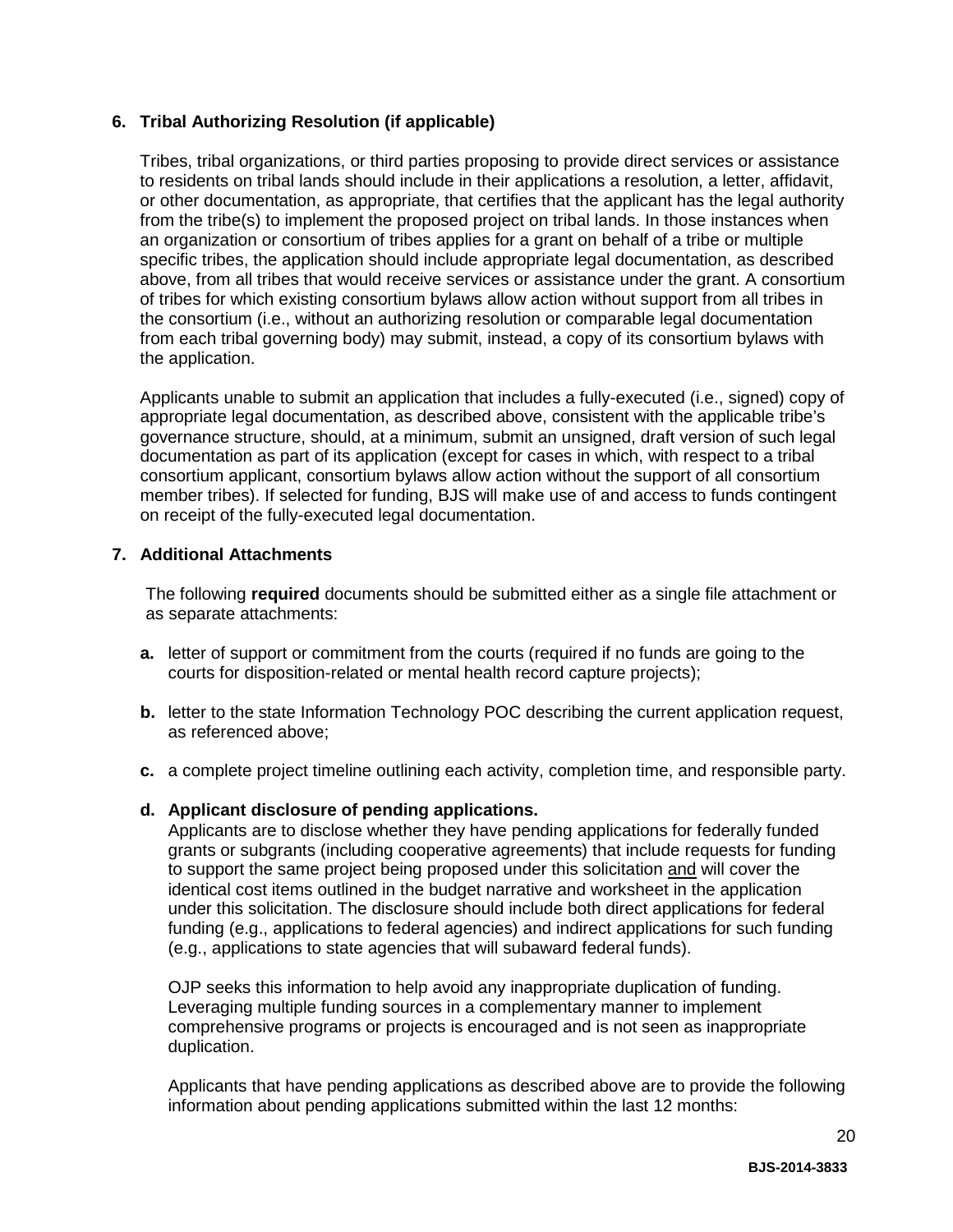- the Federal or State funding agency
- the solicitation name/project name
- the point of contact information at the applicable funding agency.

| <b>Federal or</b><br><b>State</b><br><b>Funding</b><br><b>Agency</b>        | <b>Solicitation</b><br>Name/Project<br><b>Name</b>                                               | Name/Phone/E-mail for Point of Contact at<br><b>Funding Agency</b> |
|-----------------------------------------------------------------------------|--------------------------------------------------------------------------------------------------|--------------------------------------------------------------------|
| DOJ/COPS                                                                    | <b>COPS Hiring</b><br>Program                                                                    | Jane Doe, 202/000-0000; jane.doe@usdoj.gov                         |
| HHS/<br>Substance<br>Abuse &<br>Mental Health<br>Services<br>Administration | Drug Free<br>Communities<br>Mentoring Program/<br>North County Youth<br><b>Mentoring Program</b> | John Doe, 202/000-0000; john.doe@hhs.gov                           |

Applicants should include the table as a separate attachment, with the file name "Disclosure of Pending Applications," to their application. Applicants that do not have pending applications as described above are to include a statement to this effect in the separate attachment page (e.g., "[Applicant Name on SF-424] does not have pending applications submitted within the last 12 months for federally funded grants or subgrants (including cooperative agreements) that include requests for funding to support the same project being proposed under this solicitation and will cover the identical cost items outlined in the budget narrative and worksheet in the application under this solicitation.").

#### <span id="page-20-0"></span>**8. Accounting System and Financial Capability Questionnaire**

Any applicant (other than an individual) that is a non-governmental entity and that has not received any award from OJP within the past 3 years must download, complete, and submit this [form.](http://www.ojp.usdoj.gov/funding/forms/financial_capability.pdf)

### <span id="page-20-1"></span>**Selection Criteria**

All applications must be responsive to this solicitation. Applicants are strongly encouraged to review the evaluation criteria BJS will use to make funding decisions before deciding whether to submit an application for this solicitation. Applicants should understand that applications should respond to priorities identified and that full funding may not be possible for all proposed activities. **For FY 2014 NCHIP grants, completeness of the application in terms of all required information will be a key consideration for BJS.** Awards will also be based on the following review criteria:

#### **(1) Statement of the Problem as Described in the Program Narrative (30%)**

- the extent to which the application proposes to directly address one or more of the priorities as identified in the solicitation
- the extent to which the application addresses the scope of the need and identifies quantifiable measures to demonstrate how the funds will improve the quality,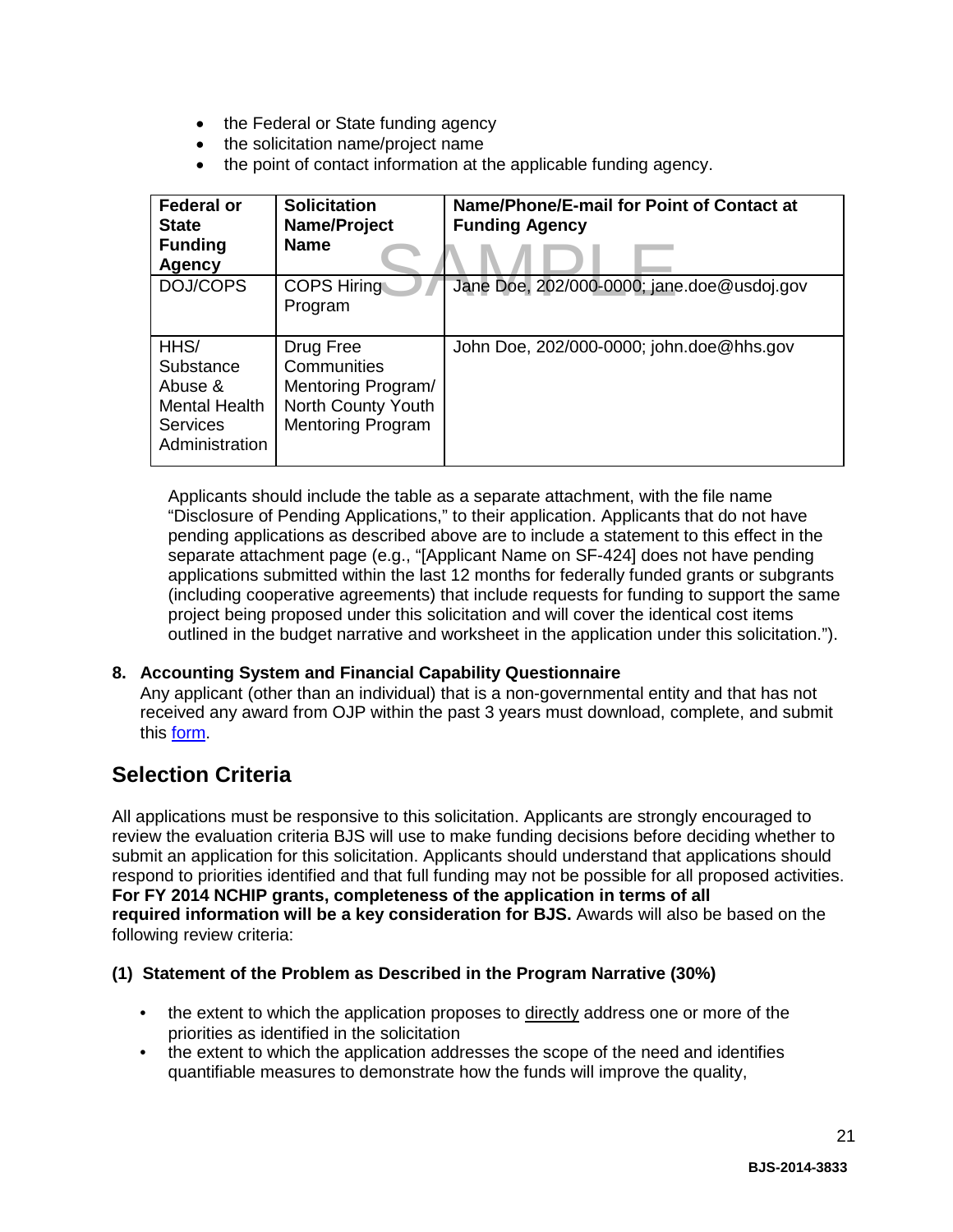completeness, and accessibility of records at the national level, particularly with regard to the NICS.

#### **(2) Project/Program Design and Implementation (20%)**

- the extent to which proposed activities will result in more records being available to systems queried by the NICS, including through federal and state criminal history records, NCIC, and the NICS Index
- the extent to which the application recognizes the role of the courts in ensuring complete records
- the extent to which the proposal appears reasonable in light of the applicant's current level of system development and statutory framework
- the extent to which the application demonstrates the technical feasibility of the proposed task(s) and details the specific implementation plan to achieve the intended deliverables.

#### **(3) Capabilities and Competencies (25%)**

- evidence of applicant's progress in record quality improvement efforts as demonstrated by making relevant records available for national background checks and the reported number of records currently available in the national files
- the extent to which the applicant has fulfilled goals of previous NCHIP awards (or related criminal record improvement awards), including consideration of the total funds already awarded and expended funds from previous awards.
- the applicant's commitment to helping BJS assess criminal history information systems and operations as demonstrated by participation in BJS-sponsored evaluation activites, surveys, and data quality studies
- the applicant's commitment to the national record system as evidenced by membership in III and participation in the FBI's National Fingerprint File (NFF), and the current status of development of its criminal records.

#### **(4) Plan for Collecting the Data Required for this Solicitation's Performance Measures ((5%)**

- Expressed commitment of the applicant to supply key performance measures for the award period. Performance measures include
	- o number of criminal history records, manual and automated, in the state's or tribe's criminal history file
	- o number of fully automated records (records for which the master name index and entire criminal history are automated) in the state's or tribe's criminal history database
	- o number of records available through the Interstate Identification Index (III) System (including arrests and case outcomes)
	- o number of arrests reported to the repository by mail, fax, electronic, and other means of submission; of these, the number communicated by automated interface
	- o number of court dispositions reported to the repository by mail, fax, electronic, and other means of submission
	- o number of applications for firearms transfers (if applicable)<br>o number of applications for firearms transfers rejected for the
	- number of applications for firearms transfers rejected for the presence of a prior felony conviction or other ineligibility factor (if applicable)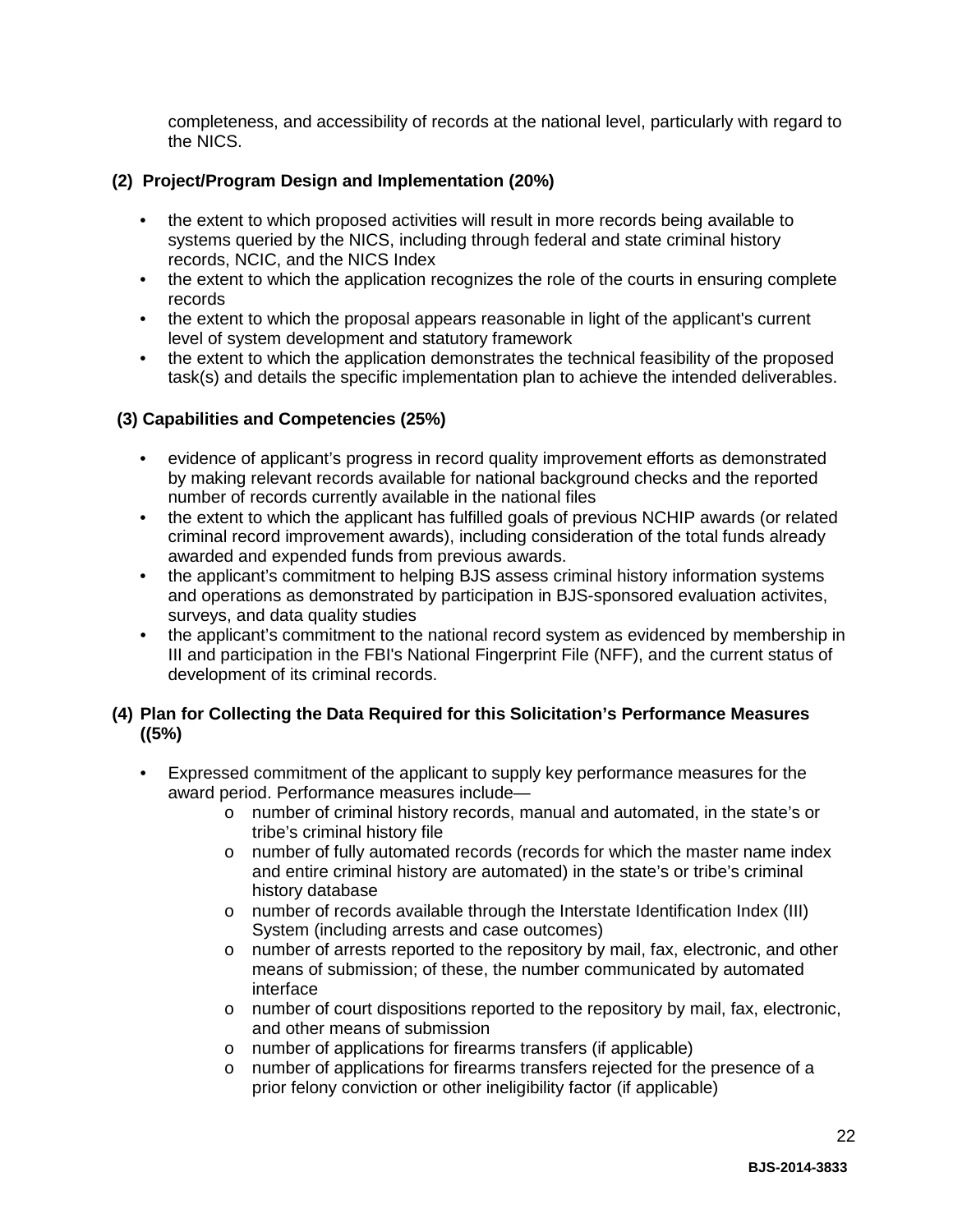- o number of records submitted to the FBI's Integrated Automated Fingerprint Identification System (IAFIS)
- o number of records submitted to the FBI's Protection Order File (POF).
- The sufficiency of the plan presented for collecting and reporting these performance measures.

#### **(5) Budget: complete; reasonable and allowable; cost effective; and necessary for project activities (10%)**

- the reasonableness of the budget, including the basis of the estimates, nature of the proposed expenditures, and their relation to the priorities identified herein
- the extent to which the applicant proposes to match or leverage the NCHIP award with other resources
- the extent to which the applicant proposes to leverage funds to directly support activities associated with the proposed tasks.

#### **(6) Impact/Outcomes and Evaluation (10%)**

• the extent to which the application identifies the anticipated outcomes of the proposed project(s) in quantifiable terms to demonstrate the anticipated level of impact at the national level.

### <span id="page-22-0"></span>**Review Process**

OJP is committed to ensuring a fair and open process for awarding grants. BJS reviews the application to make sure that the information presented is reasonable, understandable, measurable, and achievable, as well as consistent with the solicitation.

Peer reviewers will review the applications submitted under this solicitation that meet basic minimum requirements. BJS may use internal peer reviewers, external peer reviewers, or a combination, to review the applications. An external peer reviewer is an expert in the subject matter of a given solicitation who is NOT a current DOJ employee. An internal reviewer is a current DOJ employee who is well-versed or has expertise in the subject matter of this solicitation. A peer review panel will evaluate, score, and rate applications that meet basic minimum requirements. Peer reviewers' ratings and any resulting recommendations are advisory only. In addition to peer review ratings, considerations for award recommendations and decisions may include, but are not limited to, underserved populations, geographic diversity, strategic priorities, past performance, and available funding.

The Office of the Chief Financial Officer, in consultation with BJS, reviews applications for potential discretionary awards to evaluate the fiscal integrity and financial capability of applicants, examines proposed costs to determine if the Budget Detail Worksheet and Budget Narrative accurately explain project costs, and determines whether costs are reasonable, necessary, and allowable under applicable federal cost principles and agency regulations.

All final award decisions will be made by the Director of BJS, who may consider factors including, but not limited to, underserved populations, geographic diversity, strategic priorities, past performance, and available funding.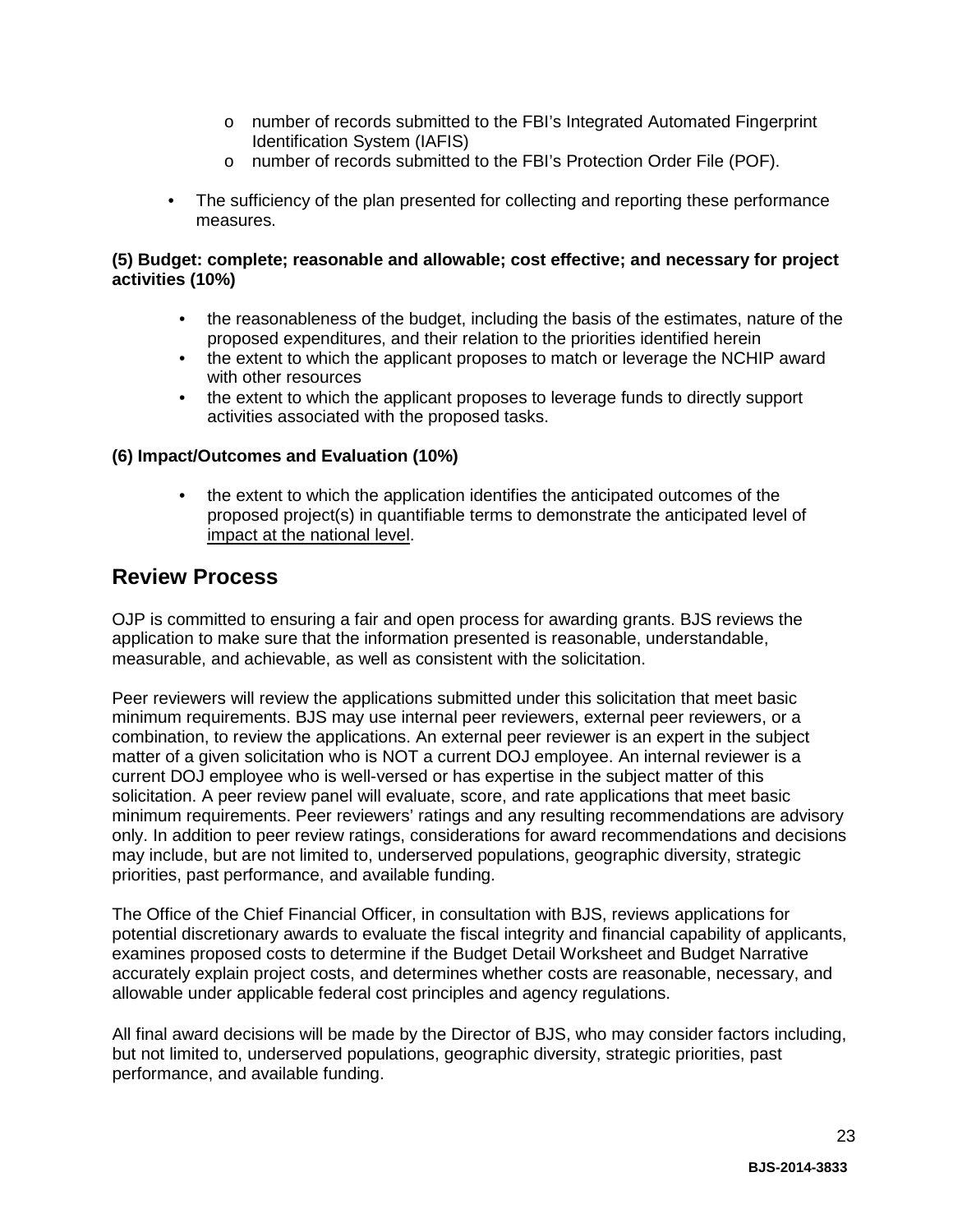### <span id="page-23-0"></span>**Additional Requirements**

Applicants selected for awards must agree to comply with additional legal requirements upon acceptance of an award. OJP encourages applicants to review the information pertaining to these additional requirements prior to submitting an application. Additional information for each requirement can be found at [www.ojp.usdoj.gov/funding/other\\_requirements.htm.](http://www.ojp.usdoj.gov/funding/other_requirements.htm)

- [Civil Rights Compliance](http://www.ojp.usdoj.gov/about/ocr/statutes.htm)
- Civil Rights Compliance Specific to State Administering Agencies
- Faith-Based and Other Community Organizations
- Confidentiality
- Research and the Protection of Human Subjects
- Anti-Lobbying Act
- Financial and Government Audit Requirements
- Reporting of Potential Fraud, Waste, and Abuse, and Similar Misconduct
- National Environmental Policy Act (NEPA)
- DOJ Information Technology Standards (if applicable)
- Single Point of Contact Review
- Non-Supplanting of State or Local Funds
- Criminal Penalty for False Statements
- Compliance with [Office of Justice Programs Financial Guide](http://www.ojp.usdoj.gov/financialguide/index.htm)
- Suspension or Termination of Funding
- Non-profit Organizations
- For-profit Organizations
- Government Performance and Results Act (GPRA)
- Rights in Intellectual Property
- Federal Funding Accountability and Transparency Act of 2006 (FFATA)
- Awards in Excess of \$5,000,000-Federal Taxes Certification Requirement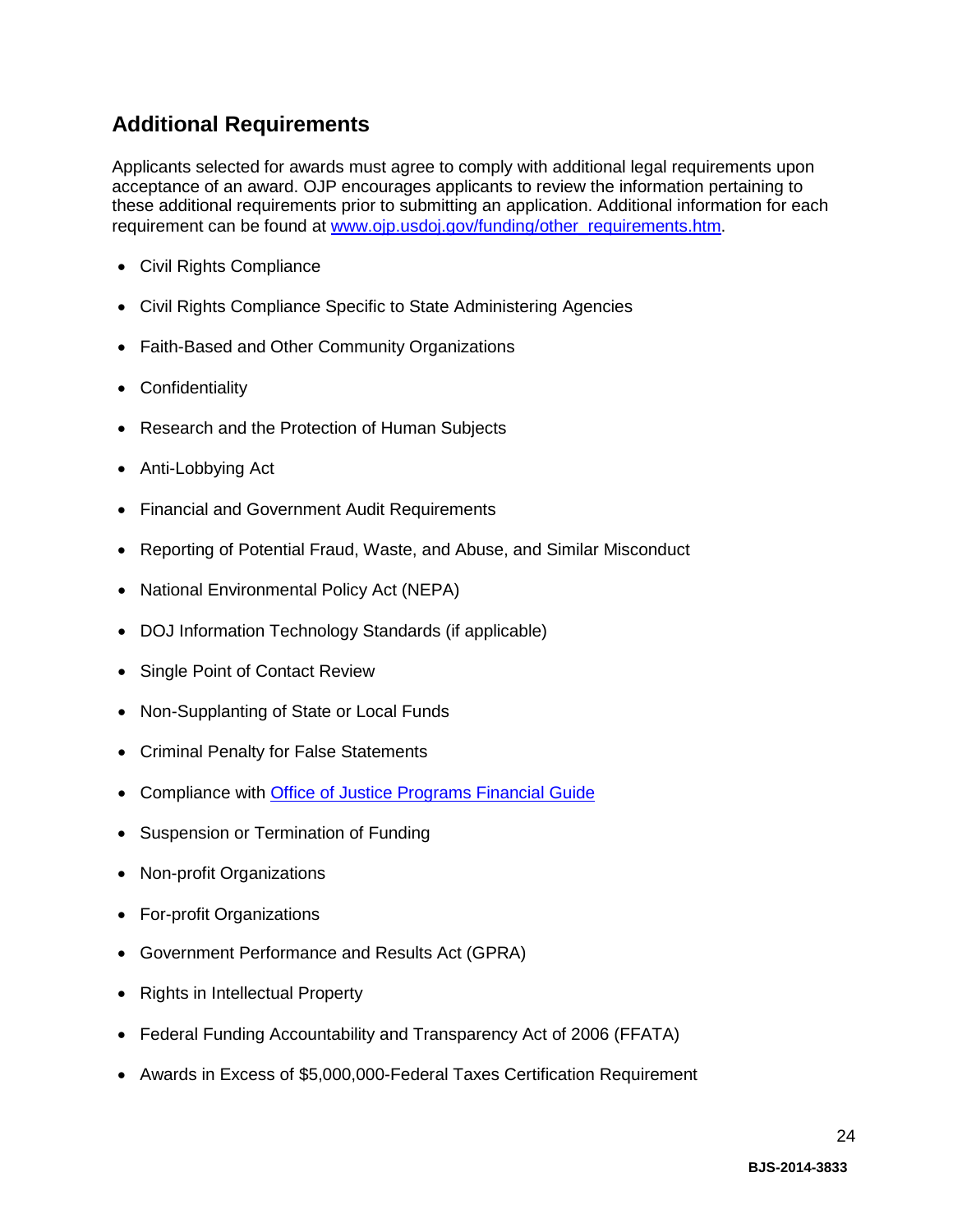- Active SAM Registration
- Policy and Guidance for Approval, Planning, and Reporting of Conferences (including Meetings and Trainings)
- OJP Training Guiding Principles for Grantees and Subgrantees

### <span id="page-24-0"></span>**How to Apply**

Applicants must register in, and submit applications through, Grants.gov, a "one-stop storefront" to find federal funding opportunities and apply for funding. Find complete instructions on how to register and submit an application at [www.Grants.gov.](http://www.grants.gov/) Applicants that experience technical difficulties during this process should call the Grants.gov Customer Support Hotline at **800**-**518**- **4726** or **606-545-5035**, 24 hours a day, 7 days a week, except federal holidays. Registering with Grants.gov is a one-time process; however, **processing delays may occur, and it can take several weeks** for first-time registrants to receive confirmation and a user password. OJP encourages applicants to **register several weeks before** the application submission deadline. In addition, OJP urges applicants to submit applications 72 hours prior to the application due date to allow time to receive validation messages or rejection notifications from Grants.gov, and to correct in a timely fashion any problems that may have caused a rejection notification.

BJS strongly encourages all prospective applicants to sign up for Grants.gov email notifications regarding this solicitation. If this solicitation is cancelled or modified, individuals who sign up with Grants.gov for updates will be notified.

**Note on File Names and File Types: Grants.gov only permits the use of certain specific characters in names of attachment files. Valid file names may include only the characters shown in the table below. Grants.gov is designed to reject any application that includes an attachment(s) with a file name that contains any characters not shown in the table below. Grants.gov is designed to forward successfully submitted applications to OJP's Grants Management System (GMS).**

| <b>Characters</b>    | <b>Special Characters</b>                                        |                     |                       |
|----------------------|------------------------------------------------------------------|---------------------|-----------------------|
| Upper case $(A - Z)$ | Parenthesis (                                                    | Curly braces $\{\}$ | Square brackets []    |
| Lower case $(a - z)$ | Ampersand (&)                                                    | Tilde $(-)$         | Exclamation point (!) |
| Underscore (         | Comma $($ , $)$                                                  | Semicolon (; )      | Apostrophe (          |
| Hyphen<br>$\sim$     | At sign $(\mathcal{Q})$                                          | Number sign (#)     | Dollar sign (\$)      |
| Space                | Percent sign (%)                                                 | Plus sign $(+)$     | Equal sign $(=)$      |
| Period (.)           | When using the ampersand (&) in XML, applicants must use the "&" |                     |                       |
|                      | format.                                                          |                     |                       |

**GMS does not accept executable file types as application attachments**. These disallowed file types include, but are not limited to, the following extensions: ".com," ".bat," ".exe," ".vbs," ".cfg," ".dat," ".db," ".dbf," ".dll," ".ini," ".log," ".ora," ".sys," and ".zip." GMS may reject applications with files that use these extensions. It is important to allow time to change the type of file(s) if the application is rejected.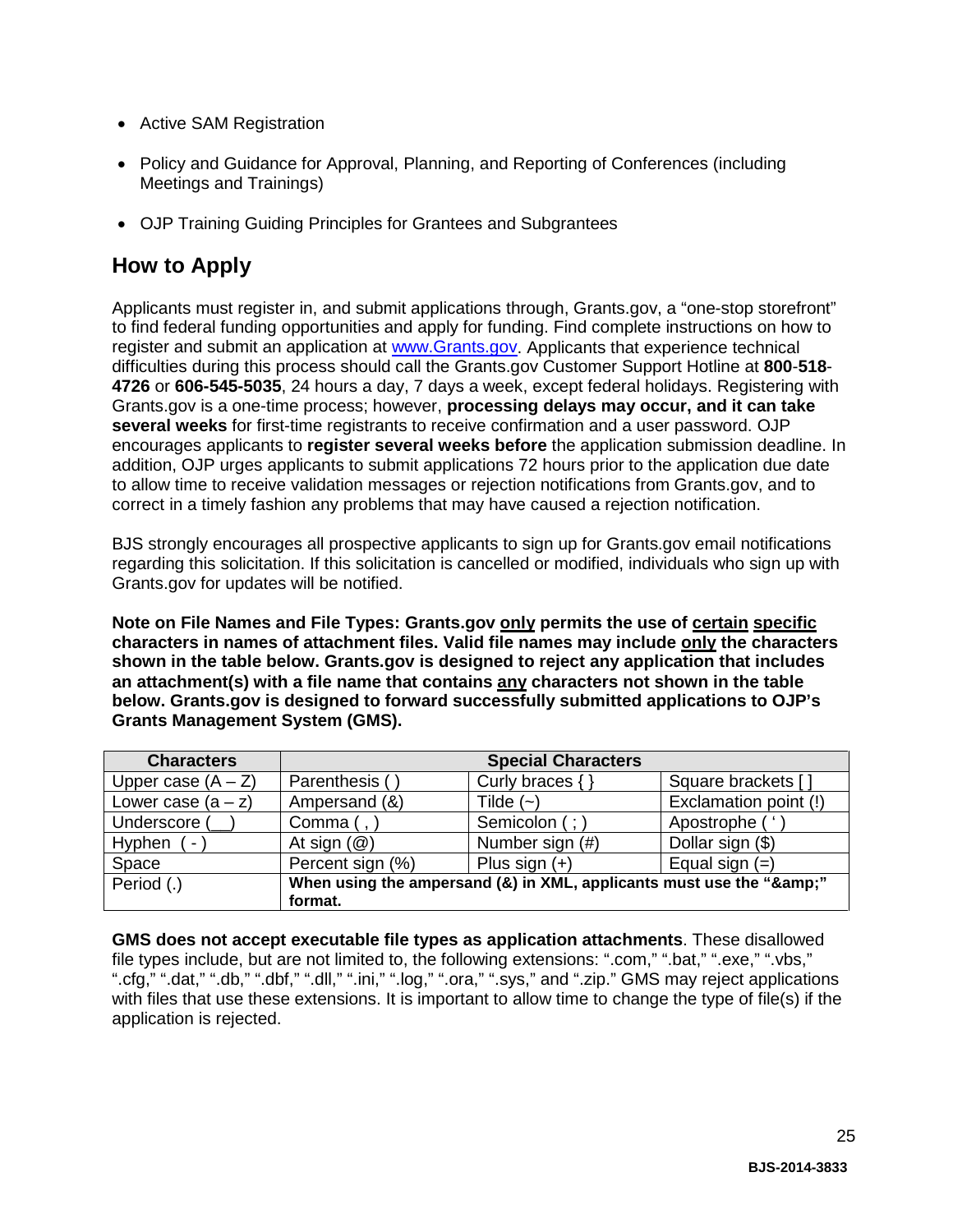All applicants are required to complete the following steps:

- **1. Acquire a Data Universal Numbering System (DUNS) number.** In general, the Office of Management and Budget requires that all applicants (other than individuals) for federal funds include a DUNS number in their applications for a new award or a supplement to an existing award. A DUNS number is a unique nine-digit sequence recognized as the universal standard for identifying and differentiating entities receiving federal funds. The identifier is used for tracking purposes and to validate address and point of contact information for federal assistance applicants, recipients, and subrecipients. The DUNS number will be used throughout the grant life cycle. Obtaining a DUNS number is a free, one-time activity. Call Dun and Bradstreet at 866-705-5711 to obtain a DUNS number or apply online at [www.dnb.com.](http://www.dnb.com/) A DUNS number is usually received within 1-2 business days.
- **2. Acquire registration with the System for Award Management (SAM).** SAM is the repository for standard information about federal financial assistance applicants, recipients, and subrecipients. OJP requires all applicants (other than individuals) for federal financial assistance to maintain current registrations in the SAM database. Applicants must be registered in SAM to successfully register in Grants.gov. Applicants must **update or renew their SAM registration annually** to maintain an active status.

Applications cannot be successfully submitted in Grants.gov until Grants.gov receives the SAM registration information. The information transfer from SAM to Grants.gov can take up to 48 hours. OJP recommends that the applicant register or renew registration with SAM as early as possible.

Information about SAM registration procedures can be accessed at [www.sam.gov.](https://www.sam.gov/portal/public/SAM/?portal:componentId=1f834b82-3fed-4eb3-a1f8-ea1f226a7955&portal:type=action&interactionstate=JBPNS_rO0ABXc0ABBfanNmQnJpZGdlVmlld0lkAAAAAQATL2pzZi9uYXZpZ2F0aW9uLmpzcAAHX19FT0ZfXw**)

- **3. Acquire an Authorized Organization Representative (AOR) and a Grants.gov username and password**. Complete the AOR profile on Grants.gov and create a username and password. The applicant organization's DUNS number must be used to complete this step. For more information about the registration process, go to [www.grants.gov/applicants/get\\_registered.jsp.](http://www.grants.gov/applicants/get_registered.jsp)
- **4. Acquire confirmation for the AOR from the E-Business Point of Contact (E-Biz POC).**  The E-Biz POC at the applicant organization must log into Grants.gov to confirm the applicant organization's AOR. Note that an organization can have more than one AOR.
- **5. Search for the funding opportunity on Grants.gov.** Use the following identifying information when searching for the funding opportunity on Grants.gov. The Catalog of Federal Domestic Assistance number for this solicitation is 16.554, titled "National Criminal History Improvement Program," and the funding opportunity number is BJS-2014-3833.
- **6. Complete the Disclosure of Lobbying Activities.** All applicants must complete this information. Applicants that expend any funds for lobbying activities must provide the detailed information requested on the form *Disclosure of Lobbying Activities* (SF-LLL). Applicants that do not expend any funds for lobbying activities should enter "N/A" in the required highlighted fields.
- **7. Submit a valid application consistent with this solicitation by following the directions in Grants.gov.** Within 24–48 hours after submitting the electronic application, the applicant should receive an e-mail validation message from Grants.gov. The message will state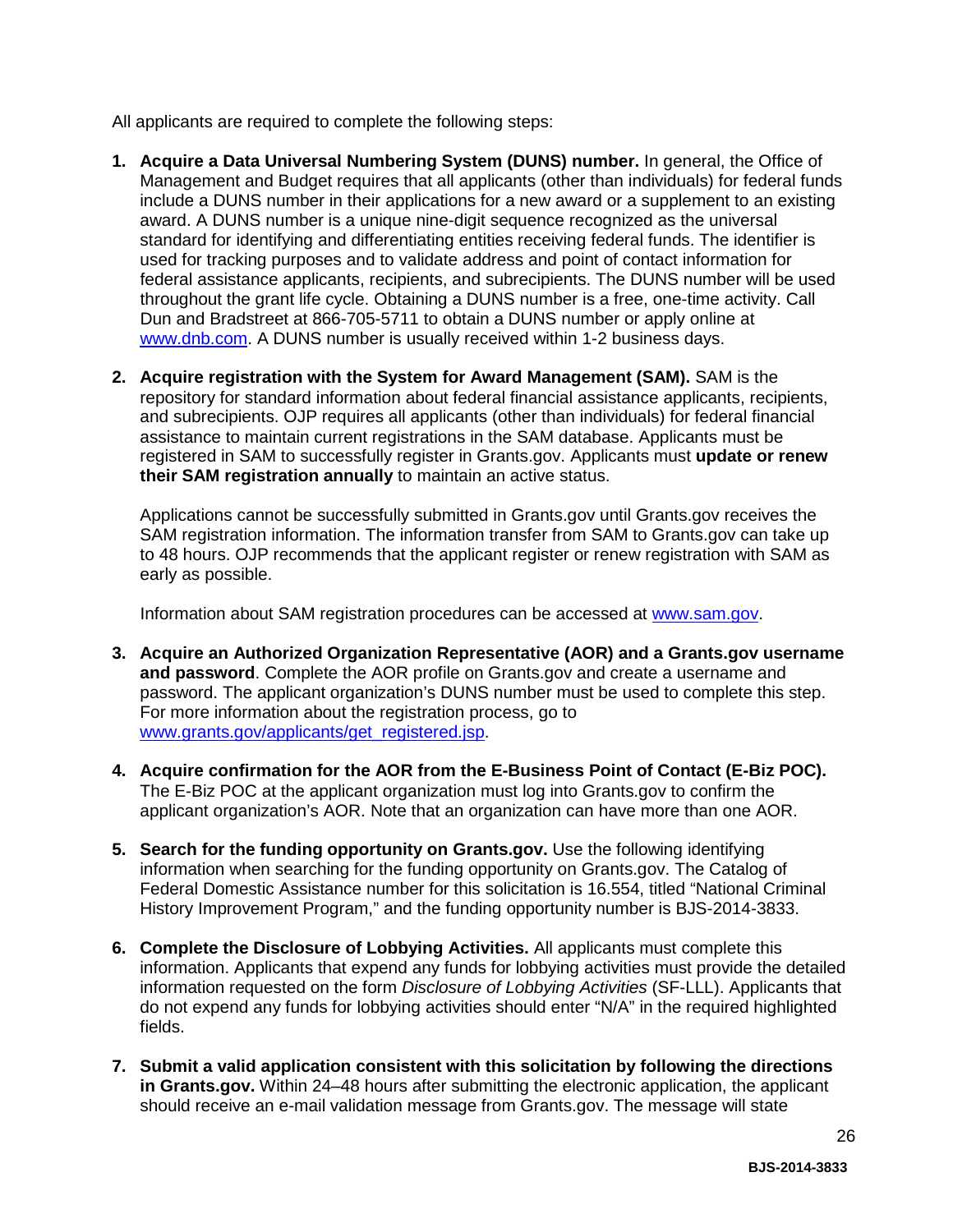whether the application has been received and validated, or rejected due to errors, with an explanation. It is possible to first receive a message indicating that the application is received and then receive a rejection notice a few minutes or hours later. Submitting well ahead of the deadline provides time to correct the problem(s) that caused the rejection. **Important:** OJP urges applicants to submit applications **at least 72 hours prior** to the application due date to allow time to receive validation messages or rejection notifications from Grants.gov, and to correct in a timely fashion any problems that may have caused a rejection notification.

Click [here](http://www.grants.gov/web/grants/applicants/organization-registration.html) for further details on DUNS, SAM, and Grants.gov registration steps and timeframes.

#### **Note: Duplicate Applications**

If an applicant submits multiple versions of an application, BJS will review only the most recent valid version submitted.

#### **Experiencing Unforeseen Grants.gov Technical Issues**

Applicants that experience unforeseen Grants.gov technical issues beyond their control that prevent them from submitting their application by the deadline must e-mail the BJS contact identified in the Contact Information section on page 2 **within 24 hours after the application deadline** and request approval to submit their application. The e-mail must describe the technical difficulties, and include a timeline of the applicant's submission efforts, the complete grant application, the applicant's DUNS number, and any Grants.gov Help Desk or SAM tracking number(s). **Note: BJS** *does not* **automatically approve requests***.* After the program office reviews the submission and contacts the Grants.gov or SAM Help Desks to validate the reported technical issues, OJP will inform the applicant whether the request to submit a late application has been approved or denied. If OJP determines that the applicant failed to follow all required procedures, which resulted in an untimely application submission, OJP will deny the applicant's request to submit their application.

The following conditions are generally insufficient to justify late submissions:

- failure to register in SAM or Grants.gov in sufficient time
- failure to follow Grants.gov instructions on how to register and apply as posted on its web site
- failure to follow each instruction in the OJP solicitation
- technical issues with the applicant's computer or information technology environment, including firewalls.

Notifications regarding known technical problems with Grants.gov, if any, are posted at the top of the OJP funding web page at [www.ojp.usdoj.gov/funding/solicitations.htm.](http://www.ojp.gov/funding/solicitations.htm)

### <span id="page-26-0"></span>**Provide Feedback to OJP**

To assist OJP in improving its application and award processes, we encourage applicants to provide feedback on this solicitation, the application submission process, and/or the application review/peer review process. Provide feedback to [OJPSolicitationFeedback@usdoj.gov.](mailto:OJPSolicitationFeedback@usdoj.gov)

**IMPORTANT:** This e-mail is for feedback and suggestions only. Replies are **not** sent from this mailbox. If you have specific questions on any program or technical aspect of the solicitation, **you must** directly contact the appropriate number or e-mail listed on the front of this solicitation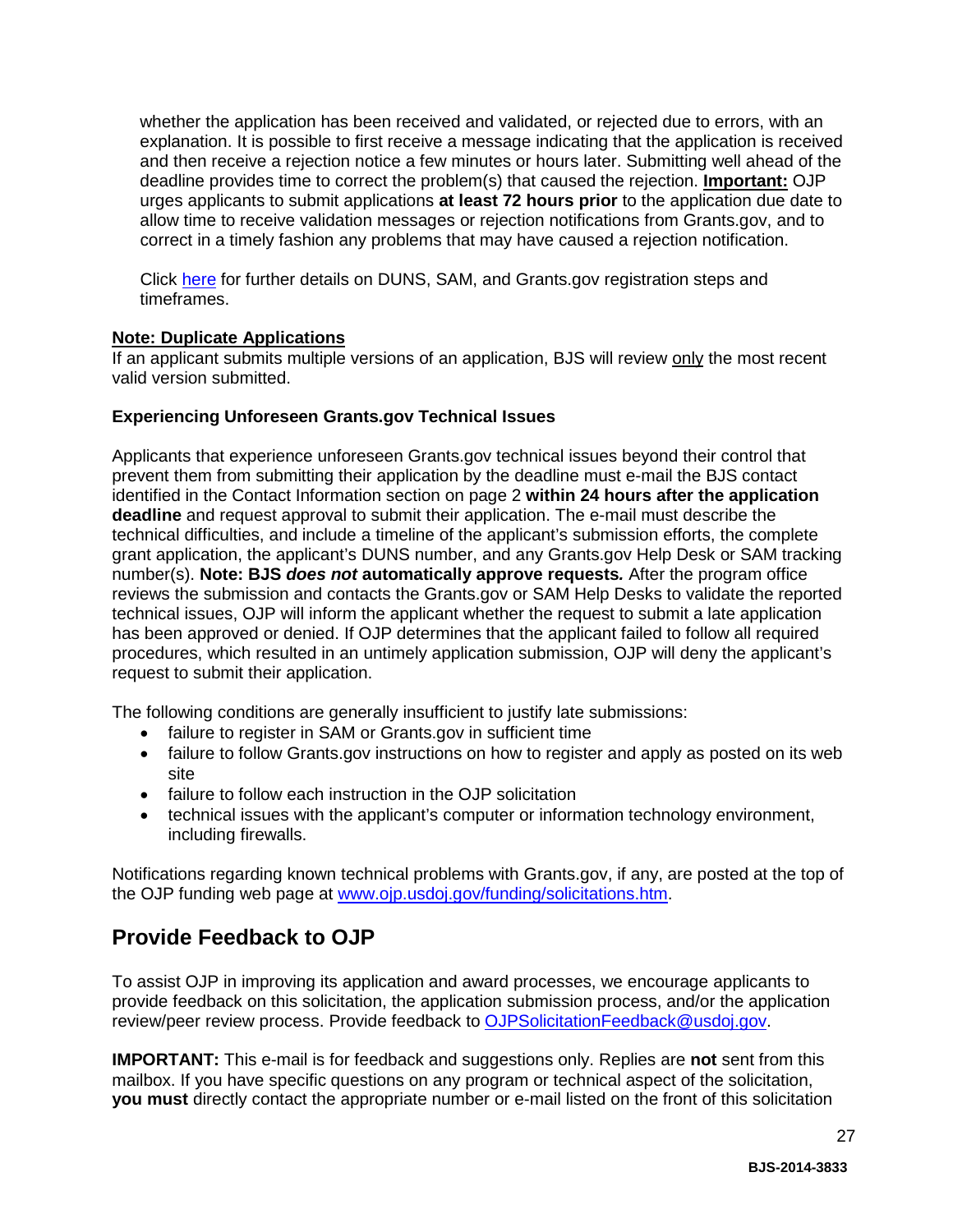document. These contacts are provided to help ensure that you can directly reach an individual who can address your specific questions in a timely manner.

If you are interested in being a reviewer for other OJP grant applications, please e-mail your resume to **ojppeerreview@lmbps.com**. The OJP Solicitation Feedback email account will not forward your resume. **Note:** Neither you nor anyone else from your organization can be a peer reviewer in a competition in which you or your organization have submitted an application.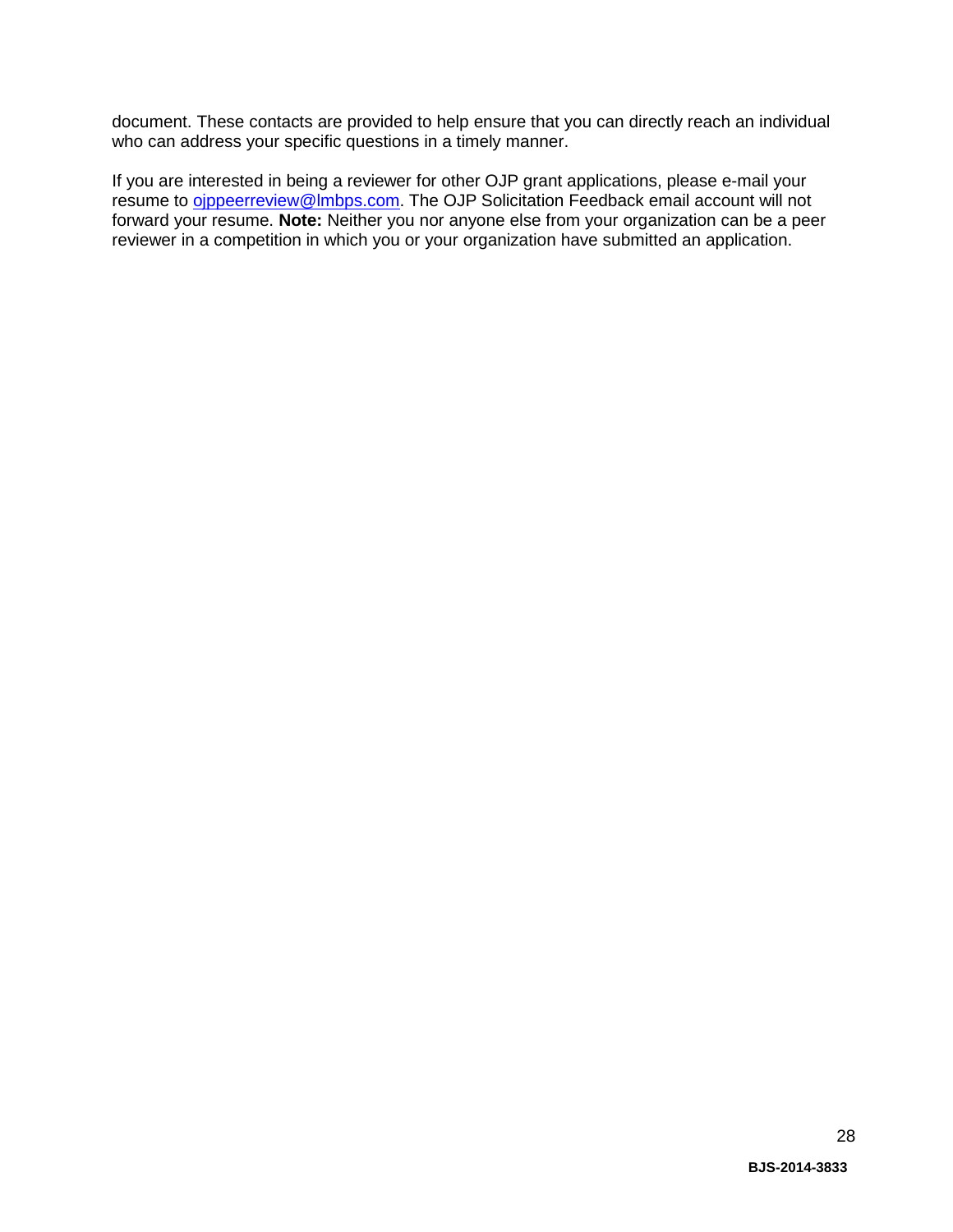### **Application Checklist**

### <span id="page-28-0"></span>**FY 2014 National Criminal History Improvement Program (NCHIP)**

This application checklist has been created to assist in developing an application.

#### **What an Applicant Should Do:**

| Prior to Registering in Grants.gov:                             |               |  |
|-----------------------------------------------------------------|---------------|--|
| Acquire a DUNs Number                                           | (see page 26) |  |
| Acquire or renew registration with SAM                          | (see page 26) |  |
| To Register with Grants.gov.                                    |               |  |
| Acquire AOR and Grants.gov username/password                    | (see page 26) |  |
| Acquire AOR confirmation from the E-Biz POC                     | (see page 26) |  |
| To Find Funding Opportunity:                                    |               |  |
| Search for the funding opportunity on Grants.gov                | (see page 26) |  |
| Download Funding Opportunity and Application Package            | (see page 26) |  |
| Sign up for Grants.gov email notifications (optional)           | (see page 25) |  |
| <b>Read Important Notice: Applying for Grants in Grants.gov</b> |               |  |

#### **General Requirements**:

**Neview** ["Other Requirements"](http://www.ojp.usdoj.gov/funding/other_requirements.htm) webpage

#### **Eligibility Requirements:**

Agency Designated by the Governor to Administer NCHIP or Federally recognized Indian tribal government

#### **What an Application Should Include:**

| Application for Federal Assistance (SF-424)   | (see page 15)                                                                    |
|-----------------------------------------------|----------------------------------------------------------------------------------|
| <b>Project Abstract</b>                       | see page 16)                                                                     |
| <b>Program Narrative</b>                      | (see page 16)                                                                    |
| <b>Budget Detail Worksheet</b>                | (see page 19)                                                                    |
| <b>Budget Narrative</b>                       | (see page 19)                                                                    |
|                                               | Employee Compensation Waiver request and justification (if applicable) (see page |
| 12)                                           |                                                                                  |
|                                               | Read OJP policy and guidance on "conference" approval, planning, and reporting   |
| available at www.ojp.gov/funding/confcost.htm | (see page 13)                                                                    |
| Disclosure of Lobbying Activities             | (see page 26)                                                                    |
| Indirect Cost Rate Agreement (if applicable)  | (see page 19)                                                                    |
| Tribal Authorizing Resolution (if applicable) | (see page 20)                                                                    |
| <b>Additional Attachments</b>                 | (see page 20)                                                                    |
| Letter of Support/Commitment from the Courts  |                                                                                  |
| Letter to State IT POC                        |                                                                                  |
| 1-year Project Period Timeline                |                                                                                  |
| Applicant Disclosure of Pending Applications  | (see page 20)                                                                    |